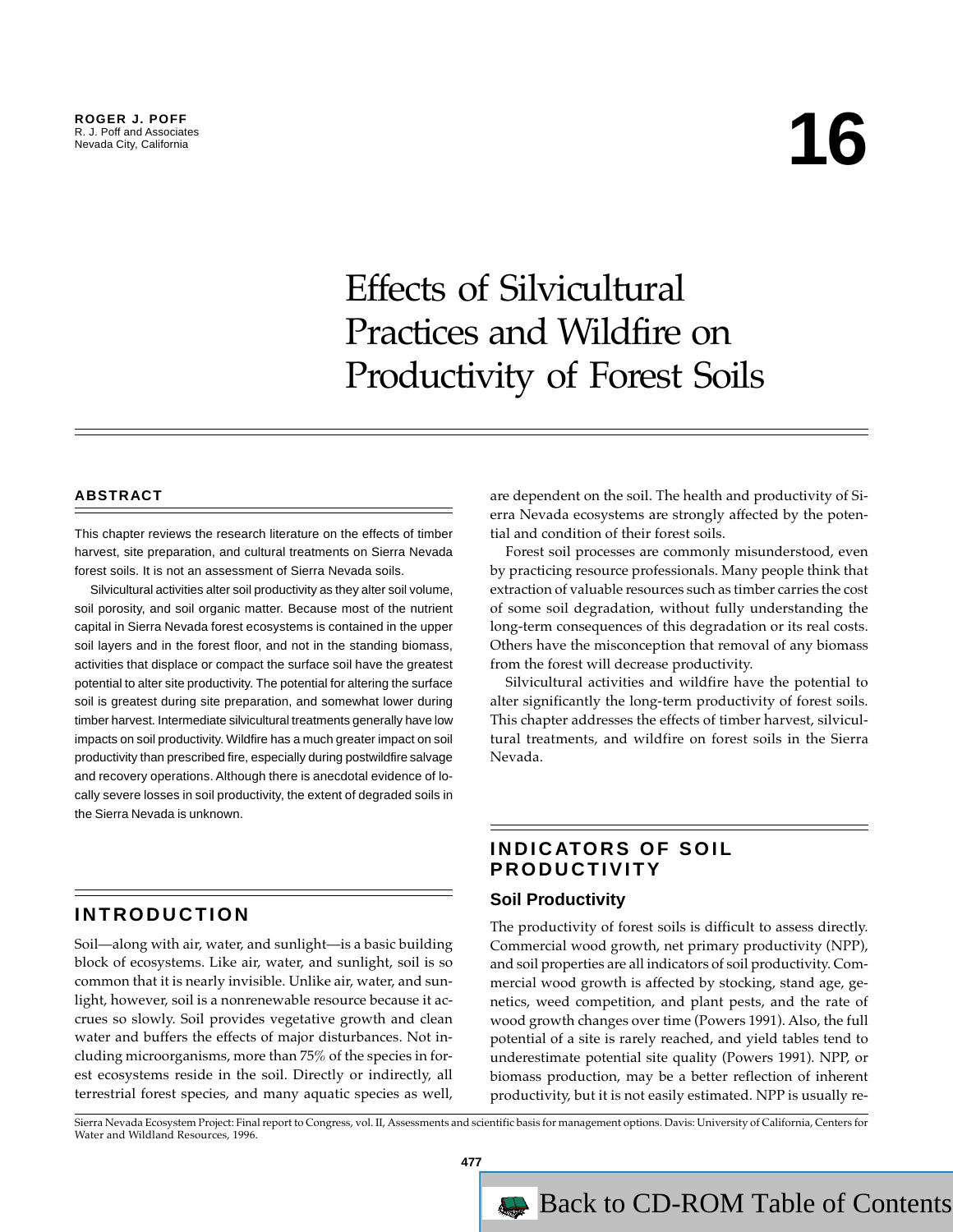ported as above-ground biomass. However, bolewood ranks relatively low in allocation of fixed carbon compared to leaves, roots, and reproductive parts, and as much as 75% of NPP may be allocated below ground (Powers 1990b). Also, NPP can change as stands age. Using soil properties to assess site productivity is not without its problems, either. Soil variables are surrogates for productivity, but they have not been fully calibrated against stand productive potential, much less against NPP (Powers et al. 1990a). Yet changes in soil properties and measurements of tree growth are the only tools currently available, although more rigorous efforts are under way (Powers et al. 1990a). Although imperfect, commercial wood growth remains the best-documented index of productivity and is a useful index of ecosystem health (Powers et al. 1990b). The studies cited in this chapter express changes in soil productivity in terms of tree growth.

The productivity of forest soils is a function of both soil potential and soil condition. Soil potential is defined by physical, chemical, and biological properties such as depth, amount of rock, organic matter content, texture, porosity, clay mineralogy, and temperature and moisture regime. Properties such as texture, clay mineralogy, and temperature and moisture regime are not readily altered. Soil condition is defined by readily altered surface properties such as thickness of surface soils (soil volume), porosity, and soil organic matter. These three properties are also integrators of many soil processes. In this chapter, the effects of silvicultural activities and wildfire on soil productivity will be examined by evaluating how they affect these three indicators of soil condition.

#### **Soil Volume**

Soil volume, or soil depth, controls rootable volume, plantavailable water, and total nutrient storage, as well as hydrologic function and buffering capacity. A loss of soil depth is nonrenewable because soils form so slowly. Soil volume can be reduced by surface erosion, displacement, and mass wasting.

#### **Soil Porosity**

Forest productivity is highly correlated with soil porosity. Rootable soil volume, water infiltration and retention, gas exchange, and biological activity all depend on soil porosity. Forest species are dependent on aerobic mycorrhizal associations. The very high porosity—especially macroporosity typical of healthy forest soils is the result of biological activity. Coarse, relatively indigestible needles and twigs deposited on the forest floor depend on a succession of macroinvertebrates to break them down to sizes microorganisms can decompose. The large pores created in this process are fragile and readily compressed by heavy equipment.

#### **Organic Matter**

The organic matter of forest soils can be grouped into three types: (1) soil organic matter, (2) the forest floor, sometimes referred to as duff and litter, and (3) large woody material, or decaying logs.

#### **Soil Organic Matter**

Although it makes up only 5% to 10% of the soil volume, soil organic matter profoundly affects soil properties. Soil organic matter is a storehouse of plant nutrients and is the primary source of plant-available nitrogen, phosphorus, and sulfur. Soil organic matter provides habitat for the diverse soil biota that carries out energy transformations and cycles nutrients and that is responsible for the strong granular structure and high porosity of healthy forest soils. Soil organic matter increases water-holding capacity and infiltration and, by promoting soil structure, protects the soil from erosion. Soil organic matter is composed of two fractions: (1) an active, rapidly recycled labile fraction consisting of plant roots, soil organisms and their feces, and recently dead plant and animal materials; and (2) a recalcitrant humus fraction consisting of the end products of decay, humic acids. Recalcitrant organic matter, the dominant form, may take hundreds to thousands of years to recycle.

#### **The Forest Floor**

Litter fall from conifers is highly resistant to decay by soil microbes and thus accumulates under closed forest canopies. Accumulated duff and litter modulate extremes of temperature and moisture, providing an environment favorable for the macroinvertebrates that recycle litter fall. The forest floor is the source of soluble organic ligands that chelate, dissolve, and leach aluminum and iron from mineral soil, thus providing a buffer against metal toxicity, particularly in sites subject to acid deposition (Powers et al. 1990a). The forest floor protects soils from erosion and enhances infiltration and hydrologic function.

#### **Large Woody Material**

Large woody material decomposes slowly (Harmon et al. 1986). As it decays, such material provides structural habitat for organisms that fix N nonsymbiotically and acts as refugia for many organisms, particularly the mycorrhizal fungi so critical to the health of forest species. Large woody material provides habitat for small mammals that inoculate openings with the spores of hypogeous fungi (Maser and Trappe 1984).

Much of the research on large woody material and soil wood has been conducted in the Pacific Northwest and Intermountain regions. In the Pacific Northwest decaying logs can persist for two hundred years or more (Sollins et al. 1987). But Harmon and colleagues (1987) found it took only sixty years for large logs to decay in the southern Sierra Nevada. The rate of decay also varies by species. Because sapwood decays rapidly and heartwood decays more slowly, trees with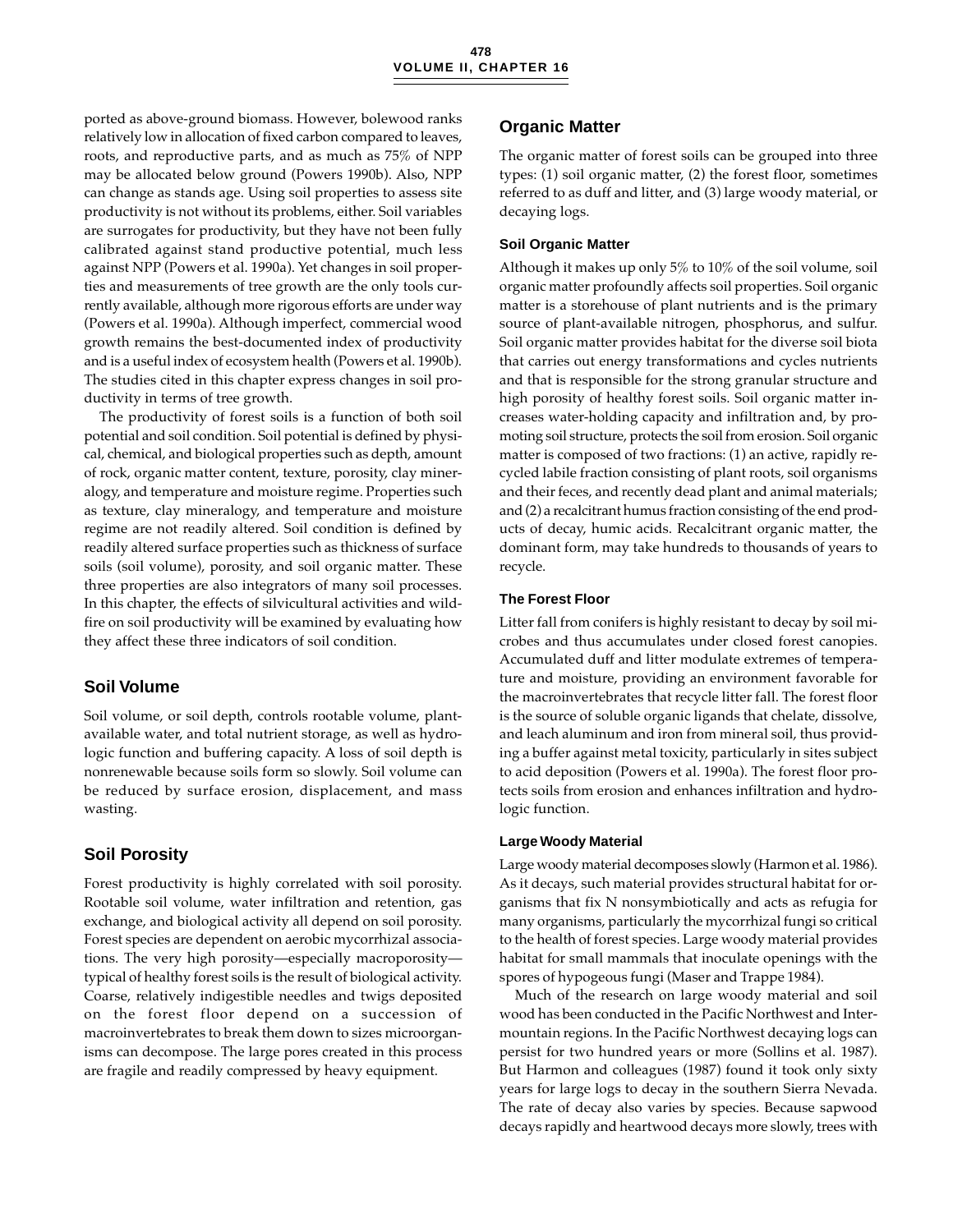a high heartwood to sapwood ratio persist the longest. These results point out the hazards of extrapolating research information from one ecosystem type to another.

#### **Interactions**

Soil porosity, organic matter, and surface soil volume are highly interdependent. For example, soil organic matter and the forest floor foster the biological activity that produces soil structure, increasing porosity. Porosity enhances gas exchange and creates an aerobic environment favorable to soil organisms. Strong structural aggregates increase resistance to erosion and loss of soil volume. Loss of porosity reduces infiltration, increasing erosion and loss of volume. Loss of organic matter reduces soil structure, increasing soil erosion. These effects may be synergistic, not merely additive, and have yet to be quantified.

## **SOIL PROCESSES**

#### **Soil Erosion, Displacement, and Mass Wasting**

Soil productivity is reduced by soil loss from erosion, displacement, and mass wasting. Water quality can also be affected by soil erosion and sedimentation from silvicultural activities. It is important not to confuse soil productivity and water quality. For example, displacing topsoil can severely reduce productivity, but if the displaced soil does not reach a watercourse, it has little effect on water quality. In contrast, erosion on roads and skid roads can deliver sediment directly to streams, but this erosion has a minor effect on overall site productivity. The following discussion is on the effects of erosion, displacement, and mass wasting on long-term productivity, not on the impacts of soil erosion on water quality.

#### **Surface Erosion**

The effects of erosion on site productivity are difficult to assess. The magnitudes of inputs, outputs, and components are not generally known, and rates of soil formation are not measured directly but are estimated by differences in mass-balance equations (McColl and Powers 1984). It is difficult to measure precisely amounts of soil loss significant to long-term productivity. This is partly because soil loss may not be reflected in sediment measured at the watershed mouth due to considerable on-slope and in-channel storage (Clayton and Kennedy 1985; McColl and Powers 1984), and partly because most erosion occurs during large, episodic events. Where a forest floor has developed under a forest canopy, erosion rates are near zero (McColl and Powers 1984), but rates can increase to ten or more times soil formation rates for short periods following disturbance (Clayton and Kennedy 1985).

Soil productivity will decline if soil is removed at a rate faster than it is replenished, even though reductions may not be measurable over short periods (Alexander 1988). This loss can result from surface erosion, soil displacement, or mass wasting.

Using an elemental balance equation and data from eighteen watersheds with noncarbonate lithology, Alexander (1988) estimated that soils form at a rate of about 0.02 to 1.9 t/ha per year. He suggested loss tolerance limits should be lower than 2.24 t/ha per year (1 ton/acre per year) for shallow and moderately deep soils on plutonic rocks. One ton per acre is equivalent to the thickness of two sheets of paper.

Surface erosion can be caused by overland flow, or it can occur as sheet erosion, rill and gully erosion, or dry ravel. Sheet erosion is the nearly imperceptible loss of soil through the action of falling raindrops. Sheet erosion is greatest on steep slopes because the splash of each raindrop has a greater probability of moving downslope. Overland flow rarely occurs on undisturbed forest soils with surface litter because infiltration is high. Rill and gully erosion results when runoff is concentrated by an impervious surface such as a road, skid trail, landing, or area of rock outcrop or shallow soils. Dry ravel is downslope movement by gravity alone. Dry ravel occurs on very steep slopes, particularly on sandy soils or after intense wildfire. Rill and gully erosion is the most common type of surface erosion on forest soils (Rice 1979).

In the Sierra Nevada, soils developed from granitic bedrock are the most susceptible to rill and gully erosion and to dry ravel; soils developed from metasedimentary bedrock are the most stable. Mature soils with high contents of iron oxides appear to be more resistant to erosion, perhaps because they tend to form stable soil aggregates.

The most effective cover type is a forest canopy with a welldeveloped forest floor. This cover type not only reduces sheet erosion, but also improves hydrologic function by improving lateral infiltration and movement of water in near-surface soil layers.

The amount of surface erosion approaches zero in undisturbed forests. McColl and Powers (1984) report losses of nitrogen and calcium by erosion in undisturbed forests to be about 100 g/ha per year (.09 lb/acre per year), and about 25 g/ha per year (.02 lb/acre per year) for magnesium and potassium. These losses by surface erosion are significantly less than losses by deep leaching.

Even with extreme disturbance, the loss from surface erosion does not appear large compared to that from mass wasting. In a study of 80% gradient slopes bare of vegetation following slash burning in western Oregon and Washington, Fredriksen and colleagues (1975) report an annual surface erosion rate of 3.6 m<sup>3</sup>/ha (1.9 yd<sup>3</sup>/acre), and a rate of 21 m<sup>3</sup>/ ha (11.1 yd<sup>3</sup>/acre) from mass wasting. On a helicopter-logged and broadcast-burned clear-cut in the Idaho Batholith, Clayton and Kennedy (1985) reported erosion rates of 1.8, 13, 4, and 4 t/ha per year (0.8, 5.8, 1.8, and 1.8 tons/acre per year) for the first winter, first summer, second winter, and second summer after treatment, respectively. Even at their maximum, these rates are only six times the maximum soil loss tolerance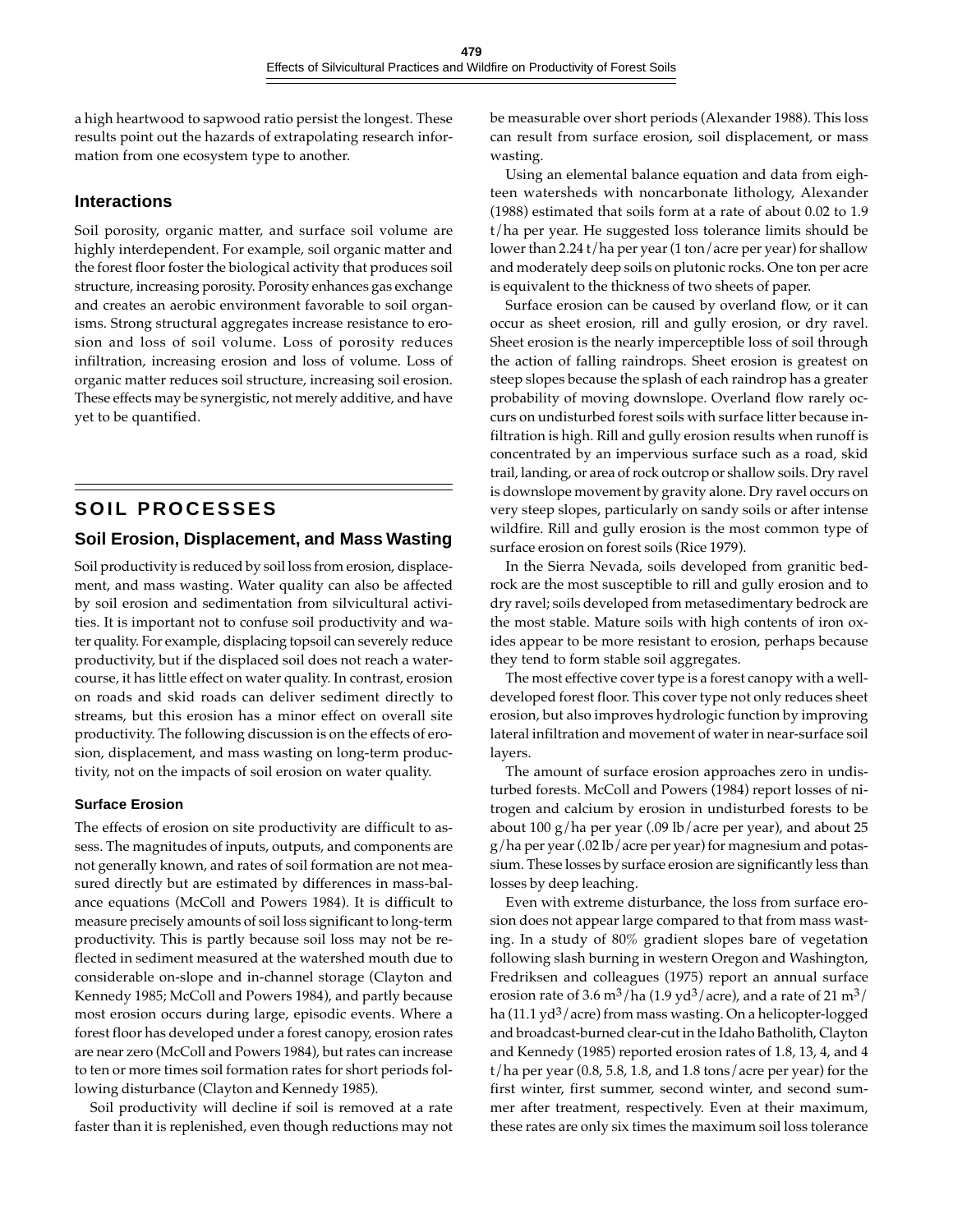limit suggested by Alexander (1988), and in the second year they were only two times the tolerance limit and decreasing rapidly.

Frequency of disturbance is a major factor in determining how surface erosion affects forest soil productivity. After a major disturbance, erosion rates exceed the rate of soil formation for only a few years, until a new forest floor accumulates and provides effective cover, assuming that reforestation is swift and successful. If the disturbance is not unusually severe, disturbance intervals of eighty to one hundred years—a normal rotation—should not lead to a decline in productivity. In the final analysis, there are many unknowns, and surface erosion effects on long-term productivity can only be inferred (Powers 1991). However, because the loss of surface soil is irreversible, even very small losses should not be taken lightly. Over many rotations even small losses could result in a significant decline in productivity.

#### **Soil Displacement**

The biggest threat to soil productivity is direct mechanical displacement of the surface soil. Practices that manipulate the top layer of the soil, and particularly those that remove it, degrade productivity by any standard (Atzet et al. 1989) and inevitably lead to a decline in site quality (Powers and Edmonds 1992).

In the 1950s and 1960s, topsoil was intentionally stripped during site preparation and pushed into windrows to reduce competition by removing sprouting species and dormant weed seeds in the surface soil and litter (McColl and Powers 1984). This is no longer done. The justification for this practice was the overwhelming research results that show early growth and survival of trees is greatest where mineral soils are most disturbed and the most biomass is removed (Morris and Miller 1994). This short-term growth response is due to increased N availability and reduced competition.

Soil may also be displaced unintentionally when slash is machine-piled for burning. More soil is displaced when machines grub out shrubs at the same time. Extensive and relatively "clean" machine piling tends to concentrate nutrients (McNabb and Cromack 1990) and may disrupt the natural decay cycles of large, rotting logs.

Another form of displacement is dusting. When very dry, fine-textured soils—especially soils high in volcanic ash—are subjected to heavy traffic, airborne soil drifts short distances, which can lead to entrenchment of skid roads.

Mechanized removal of slash into piles or windrows has a very high potential to reduce productivity because it can displace large quantities of organic matter, soil, and associated nutrients on much of the site (Morris and Miller 1994; Powers 1991). Productivity is reduced because soil organic matter and readily available nutrients are usually concentrated near the soil surface and decline rapidly with depth (Powers 1990a). In a windrowed slash pine site Morris and colleagues (1983) reported the P, K, Ca, and Mg in windrows represented displacements of between 15% to 40% of the total organic plus soil-extractable nutrient reserves of the ecosystem.

Growth reductions associated with nutrient loss by displacement do not become apparent until after crown closure (Morris and Miller 1994). But when they do finally appear, the growth reductions can be enormous. After only one treatment, the following losses have been reported: a 20% decrease in site index with 25% removal of surface soil (Kittredge 1952); a 30% loss in volume with displacement of about 2 cm (0.8 in) of topsoil (Dyck and Beets 1987); trees within 3 m (10 ft) of windrows produced two times the volume of those farther from windrows (Atzet et al. 1989); and scalped plantations produced three times as much volume after N fertilization as unscalped ones (Powers et al. 1988).

Compared to nutrient export from timber harvest, the N displaced in windrows can be six times that removed by harvest (Morris et al. 1983), and N and P losses can be two to three times those of whole-tree harvesting (Powers et al. 1990b). Nutrients besides N are also affected. Morris and colleagues (1983) report that windrow displacements of P, K, Ca, and Mg can represent displacements of 15%–40% of the total organic plus soil-extractable reserves of the ecosystem.

Forest soils in fir ecosystems are disproportionately vulnerable to productivity loss by displacement, because a much higher proportion of nutrients is in the forest floor (Powers and Edmonds 1992), and nutrients in the underlying mineral soil are typically concentrated in the upper 5–10 cm (2–4 in).

Although productivity losses by displacement can be very high, over many rotations this soil loss may be less serious than the smaller amounts of soil lost by erosion, because displaced soil, if it has not left the site, can be respread. However, respreading soil displaced by dusting may not be an option because the displaced soil is not concentrated.

#### **Mass Wasting**

Mass wasting can result from roads, increased pore water pressure, and loss of root strength by decay. Because landslides expose less-fertile subsoils, productivity can be reduced. Miles and colleagues (1984) found that Douglas fir regenerating on landslides in western Oregon averaged 25% less stocking and 62% less height growth than on nearby clearcuts.

Landslides are much more common on steep slopes. Atzet and colleagues (1989) report that landslides on the Siskiyou National Forest are twenty times more likely on slopes steeper than 70% than on slopes with 50% to 70% gradients, and two hundred times more likely than on slopes less than 50% in gradient.

Although mass wasting associated with silvicultural activities occurs locally in the Sierra Nevada, it is not as widespread as in northwestern California or the Pacific Northwest. Where it does occur, mass wasting is usually associated with roads or with geologic contact zones such as the base of the Mehrten formation. Evidence of past shallow debris flows is also common on the steep slopes of canyon inner gorges. The relative lack of widespread mass wasting in the Sierra Nevada may be because the steeper slopes have not been heavily impacted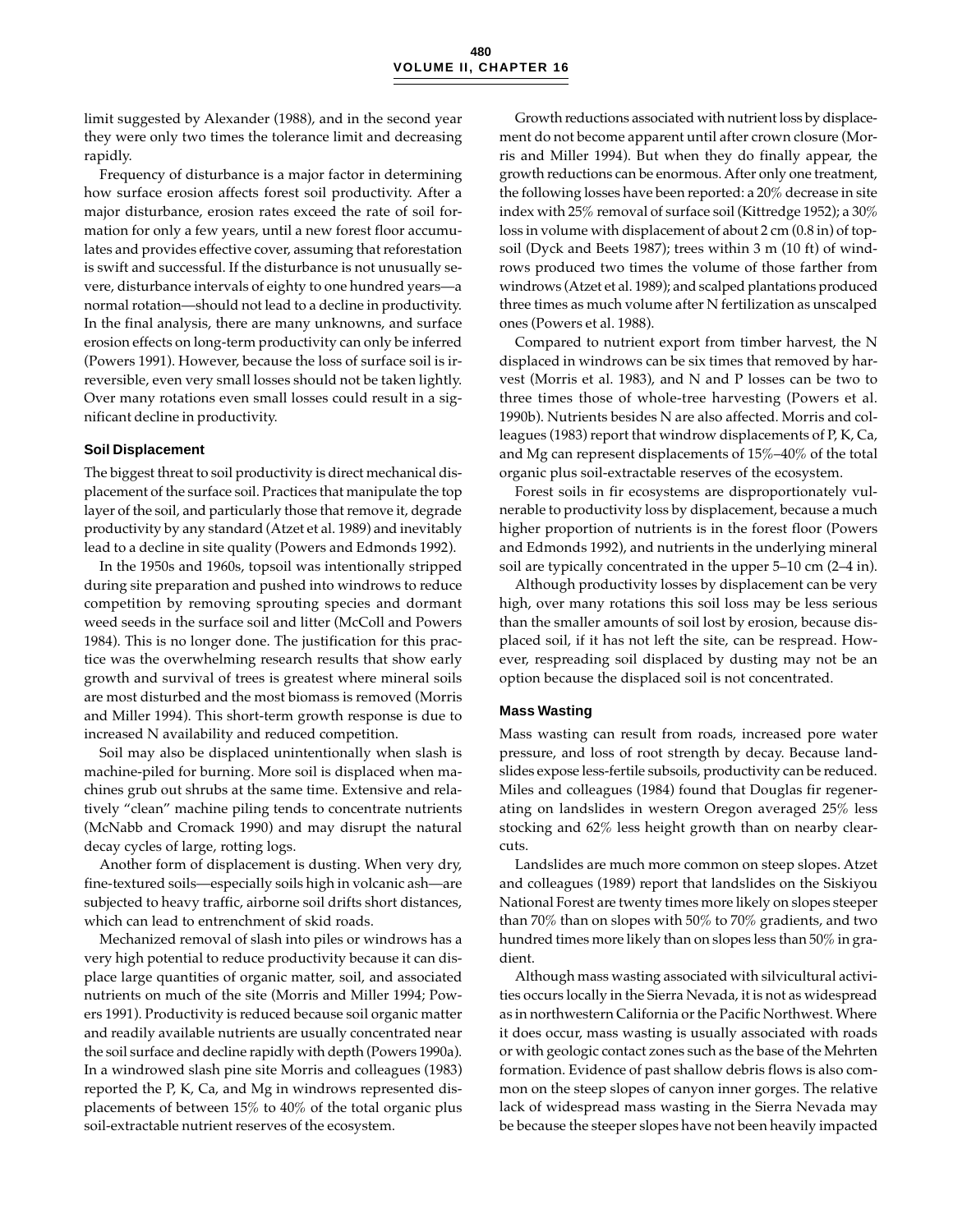by road building and timber-harvest activities. Rice (1979) reports that about 70% of the forested land in the Sierra Nevada is on slopes with gradients lower than 32%.

 Mass wasting has not had a major impact on soil productivity in the Sierra Nevada, but shallow debris flows and other forms of mass wasting could become more common if activity on steeper slopes increases.

#### **Management Strategies to Minimize Soil Loss**

Sheet erosion can be effectively mitigated by maintaining effective ground cover. Soil displacement and loss of ground cover can be eliminated by selectively manipulating slash and fuels with special equipment such as small excavators. The careful use of dozers with brush rakes is also effective. Displacement of topsoil into windrows is no longer considered necessary to reforest burns or clear-cut areas. Leaving residual trees or patches of trees can reduce insolation and slow the rate of decomposition of forest litter to protect the site until a needle cast creates a new forest floor. Cool prescribed burns that do not entirely consume the forest duff can reduce fuels and prepare sites for planting without totally removing effective ground cover. Carefully placing and designing roads and maintaining some live trees on unstable sites can reduce the risk of mass wasting. Silvicultural systems that cause minimal disturbance to the forest floor and do not entirely remove the forest canopy will cause little loss of soil to erosion, displacement, or mass wasting.

## **Soil Compaction**

#### **Compaction, Porosity, Density, and Strength**

When a force or load is applied, soil will compact until it has enough strength to bear that load or force. As soil compacts, porosity decreases and density increases. Therefore, compaction can be thought of as a decrease in porosity with an increase in density and strength, the result of reduced pore space as air is expelled (Alexander and Poff 1985). Porosity is expressed as a percentage of volume; density as weight per unit volume; and strength as resistance to deformation, usually in kPa of pressure (Alexander and Poff 1985). Soil strength is highly dependent on moisture content.

The natural variability in density of forest soils is quite high (Alexander and Poff 1985). Such variability is not surprising, considering the effects large trees have on the soil in redistributing organic matter and nutrients (Zinke 1962) and the soil mixing that results from windthrows.

#### **Effects on Plant Growth**

The penetrating abilities of roots are reduced by poor aeration; oxygen deficiency and excess carbon dioxide both reduce root penetration (Alexander and Poff 1985). Roots do not enter rigid pores smaller than their diameters but, because of their axial pressure, can create their own pores in friable surface soils with low density. Roots are dependent upon extension in dense subsoils. When soil porosity is lost because of compaction, less soil volume is available for roots to occupy, and plant nutrients are relatively immobile. Under such conditions, even water cannot migrate through the soil rapidly enough to supply plant transpiration needs when plants are under extreme moisture stress. Less rootable volume thus equates to less plant growth. This problem is further compounded in forest ecosystems where conifer growth is dependent on mycorrhizal fungi, which are highly aerobic (Harmon et al. 1986). The effects of compaction on tree growth are well documented. Wert and Thomas (1981) found that trees in skid roads produced 74% less bolewood than trees in an adjacent undisturbed area. Because skid roads occupied only part of the area, stand growth was reduced by only 11.8%. On the Foresthill divide, Helms and Hipkin (1986) reported a volume reduction of 59% on soils with the highest amounts of compaction; the volume of an average tree was 21% less on the most compacted soils compared to the least compacted. The decrease in height growth of trees is nearly a linear function of the increase in soil density (Froehlich and McNabb 1984).

Soils are most compactible when moist but not saturated (Baver 1930). Water reduces frictional forces between particles, decreasing the resistance of soil to deformation (Alexander and Poff 1985). Compaction causes a greater reduction in macropores in moist soils than in drier soils (Hatchell et al. 1970). However, when soils are saturated and pores filled with water, which is relatively incompressible, a process called puddling occurs. Puddling destroys soil structure and reduces macroporosity (Alexander and Poff 1985) and can cause a greater loss of porosity and infiltration than compaction, without an increase in density (Hatchell et al. 1970). Soil compaction penetrates deeper under wet conditions than under dry conditions (Froehlich 1974). Because forest vegetation transpires moisture, thereby drying the soil, timing of vegetation removal can be used to manage soil compaction (McNabb 1981).

Soil organic matter has a strong effect on compaction. Free and colleagues (1947) found that soils with the most organic matter were compacted less by a given compactive effort at a given soil moisture content than were soils with the least organic matter. In their study of California forest soils, Howard and colleagues (1981) found a high content of organic matter reduced the effects of soil compaction. Organic matter increases resistance to compaction partly because it increases soil structure (Boyer 1979). Organic matter may also increase resiliency or rebound after cessation of stresses, even though organic matter per se is not considered to be an elastic material (Stone and Larson 1980).

When bare soil is exposed in logging, some soil disturbance and some compaction occurs, but organic litter cushions these effects (Alexander and Poff 1985). Froehlich (1978) found that both the degree and the depth of compaction were reduced by the presence of a litter layer; densities increased with successive trips and as the litter was removed. At the Blodgett Experimental Forest, Miles (1978) attributed the relatively small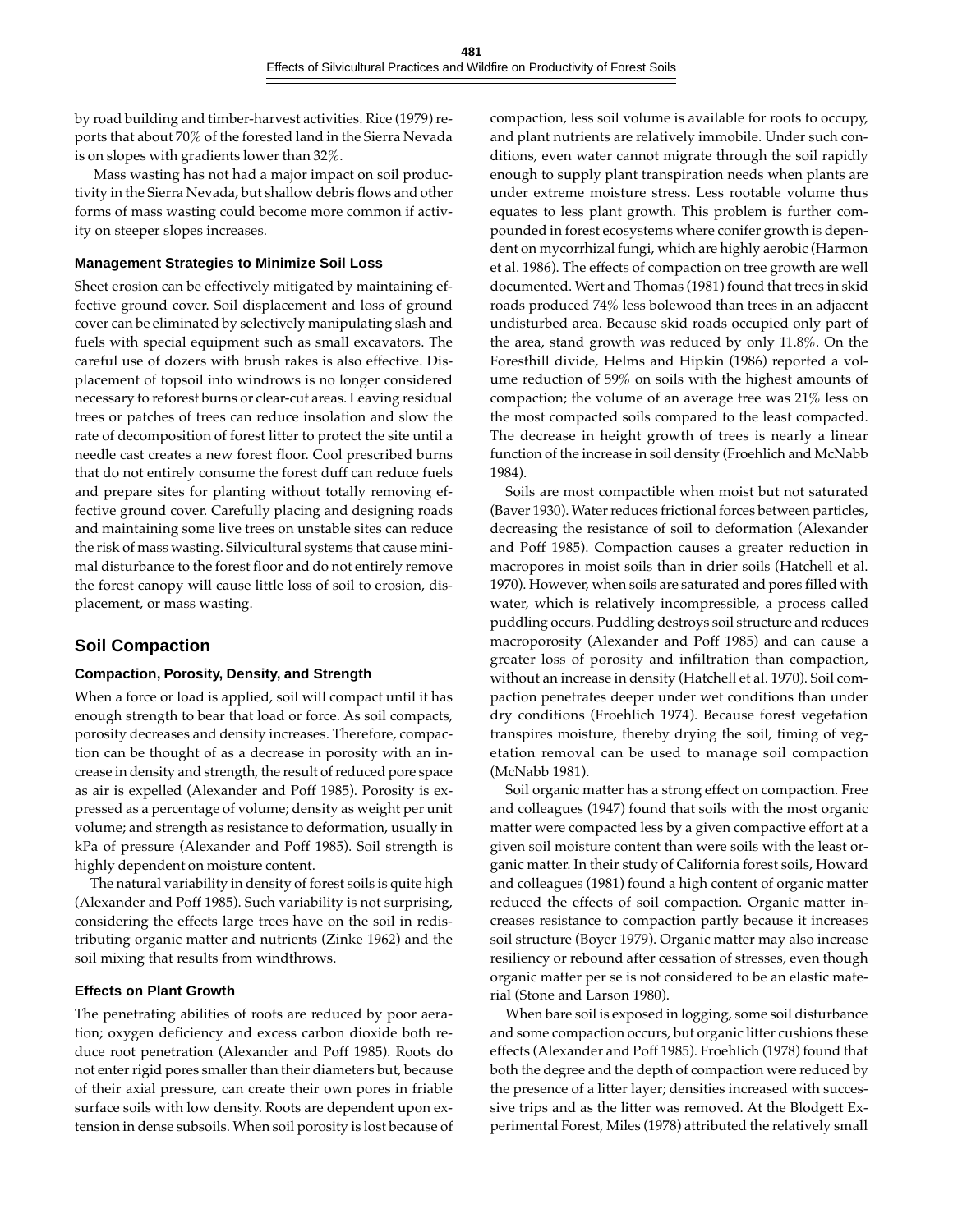amounts of compaction on minor skid roads to the presence of 6 to 8 cm (2.4 to 3 in) of organic litter cover, which was no longer present after several trips on primary skid trails. Mace (1970) found that the amount of slash was important in reducing compaction, and Boyer (1979) suggests a surface layer 5 cm (2 in) or greater in thickness will provide protection from compaction at moisture contents approaching field capacity and may support up to two trips with equipment before compaction occurs. Avoiding or minimizing disturbance of the litter layer and surface soil high in organic matter is key to solving soil-compaction problems (McColl and Powers 1984).

Once soil is compacted, it takes decades for porosity to return to natural levels. The length of time to recover from compaction varies with soil type and the degree of compaction (McColl and Powers 1984). Effects of compaction have been reported to persist unchanged for sixteen, eighteen, thirtytwo, and fifty years (Froehlich 1979; Hatchell et al. 1970; McColl and Powers 1984; Wert and Thomas 1981). It may take forty to fifty years or more for some soils to recover from compaction (Hatchell et al. 1970; Morris and Miller 1994). If compaction is deep, soils may never return to their original state without major physical disturbance (McColl and Powers 1984). Because the origin of porosity is essentially biological, it follows that recovery from compaction is also biological. Thus, both the depth of the compaction and the amount of organic matter in the compacted soil affect how long it takes to recover. Where compaction occurs in horizons high in organic matter, recovery will be more rapid than that in subsoils lower in organic matter.

#### **Management Strategies to Minimize Compaction**

Although the processes associated with soil compaction are complex, management strategies can be developed by thinking of compaction as the result of two opposing forces: a compacting force (or load) applied to the soil and the resistance of the soil (strength) to deformation by that force (Alexander and Poff 1985). Management strategies can then be expressed in terms of manipulating these opposing forces:

- Avoid compactive forces—for example, use aerial yarding systems such as helicopters, balloons, or cables, or yard material by end-lining.
- Reduce compactive forces—for example, use low groundpressure equipment.
- Absorb compactive forces—for example, operate on a cushion of slash with cut-to-length forwarding equipment, or operate over snow.
- Operate when soil strength is high—for example, when soil moisture is low or when the soil is frozen.
- Confine compactive forces—for example, limit the area compacted by designating skid roads, and either restore porosity by tillage or accept compaction in the skid roads as a cost of resource extraction.

## **Distribution and Cycling of Mineral Nutrients**

Forests are sinks for carbon and nitrogen, and vast amounts are stored above and below ground, especially in the soil. Although varying by biome, amounts of organic carbon in the forest floor plus soil exceed that of the standing forest (Powers and Van Cleve 1991). Globally, soil carbon equals that of vegetation and the atmosphere combined (Johnson 1994).

#### **Tree Biomass Accumulation**

A major portion of site productivity is directed below ground, and as much as 75% of net primary productivity can be below ground as fine roots and mycorrhizae (Grier et al. 1981). The proportion of primary productivity directed below ground is much higher in true fir than in mixed conifer forests (Powers and Edmonds 1992).

The rate of nutrient accumulation by forests also changes over time. Early in the life of a stand, crown and bole weights accumulate at similar rates, but after crown closure, crown weight remains constant while bole weight continues to accumulate. Therefore, because most nutrients are in foliage, early in the life of a stand crowns contain the most nutrients, but after crown closure, boles accumulate an increasing proportion of nutrients (Powers 1979). Most nutrients are taken up before crown closure. After crown closure trees internally translocate phloem-mobile nutrients from senescing parts to actively growing sites (Powers and Van Cleve 1991). As much as 30% to 50% of N and 20% to 80% of P may be translocated internally before leaf senescence (Prescott et al. 1989). As a stand reaches maturity, return of nutrients to the soil in litter fall approaches the rate of nutrient uptake (Powers 1979).

#### **Litter Accumulation**

In a young stand, the rate of litter accumulation on the forest floor is initially low because open crowns have light litter fall and allow high surface soil temperatures that encourage decomposition. With crown closure, the rate of litter fall increases, decomposition slows, and litter accumulates more rapidly. It may take one hundred years or more to reach an equilibrium between litter accumulation and litter decay (Powers 1979).

#### **Nitrogen**

Of all plant nutrients in forest ecosystems, N is often the most limiting—particularly in western forests (Powers and Edmonds 1992). Nitrogen is added to the ecosystem in rainfall, by symbiotic and nonsymbiotic N fixation, and in negligible amounts by rock weathering (Powers 1979). Most N accumulates in soil organic matter and in the forest floor in forms unavailable to plants. In their classic study of a thirtysix-year-old Douglas fir stand, Cole and colleagues (1968) found that 84.8% of total ecosystem N was in the soil, 5.3% in the forest floor, 0.2% in the understory, and 9.7% in the trees. In general, mature mixed conifer stands have about 10% of total ecosystem N in standing biomass, 10% in the forest floor,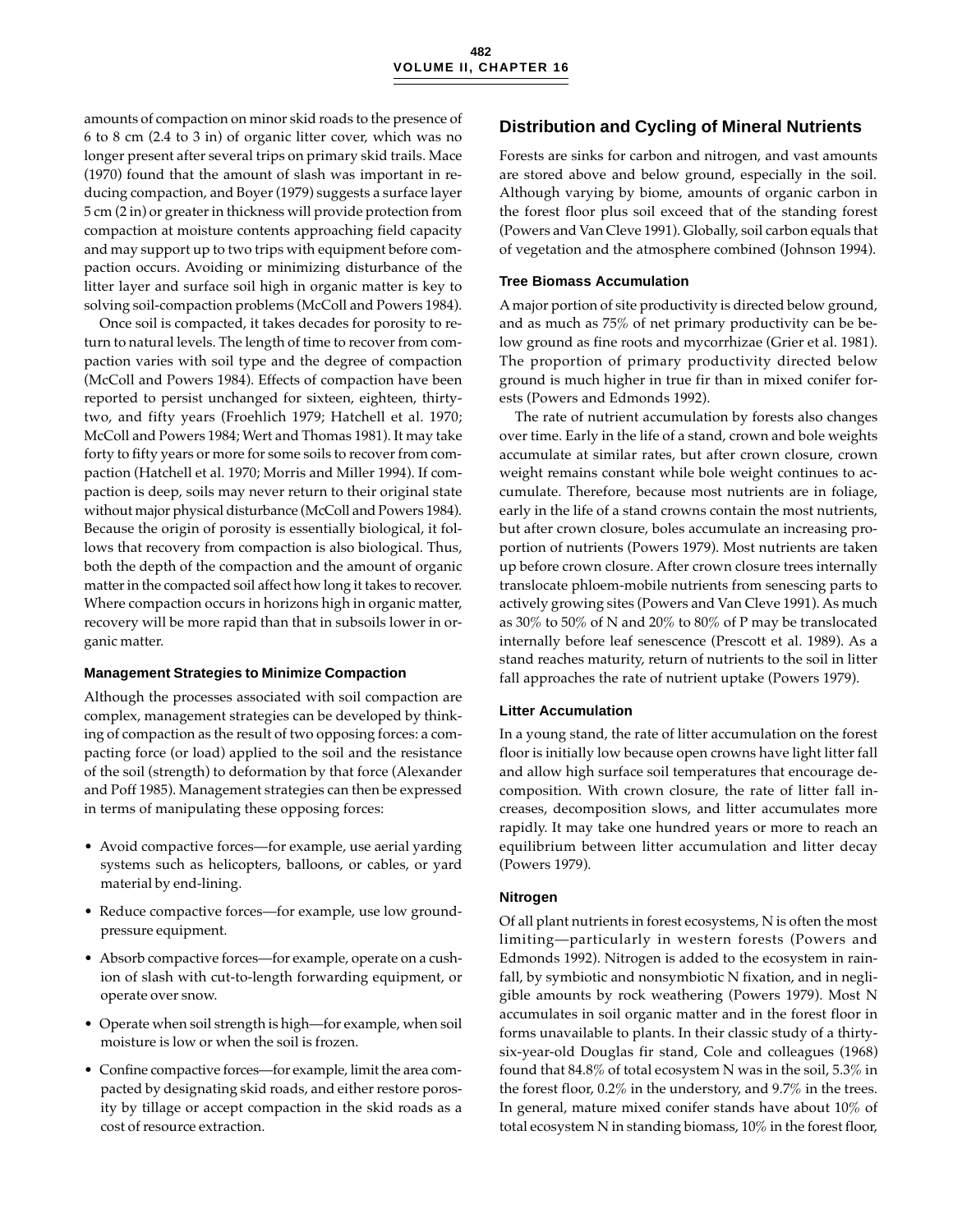and 80% in the soil (Powers 1991). Of the standing biomass, at least half of the N is in foliage and branches. In true fir forests, a higher proportion of N is in the forest floor: standing biomass, 13%; forest floor, 40%; soil, 47% (Powers and Edmonds 1992). Although there are significant differences, the distribution of other nutrients generally follows a similar pattern.

Most soil N is unavailable to plants and must be mineralized by bacteria to ammonia or nitrate for plant uptake. Mineralization is regulated by moisture and temperature, with the highest rates occurring at middle elevations in the mixed conifer zone. Cold temperatures limit rates of mineralization at higher elevations; lack of summer moisture limits rates at lower elevations (Powers 1990b). In true fir forests, N is mineralized under cold, moist conditions by cold-loving microbes, although rates are very low, suggesting that increases in mineralization following timber harvest will be less in true fir forests than at lower elevations (Powers and Edmonds 1992).

#### **Management Strategies to Minimize Nutrient Export**

Nutrients are lost from forested sites by leaching, biomass removal, volatilization, and soil loss. Because the soil and forest floor hold the vast majority of nutrients on a forest site, they buffer the impacts of ecosystem disturbances such as fire, insects and disease, storm damage, and timber harvest (McColl and Powers 1984). Management practices that maintain the integrity and structure of surface organic matter will have the least impact. Useful strategies to minimize nutrient losses include harvesting boles only, using specialized equipment to selectively manipulate slash without disturbing the forest floor, and using cool prescribed burns that do not consume the lower half of the duff layer.

## **EFFECTS OF FIRE ON SOILS**

Fire can have physical, chemical, or biological effects on soils. Physical effects include loss of soil organic matter, loss of soil structure, hydrophobicity, erosion, and, in extreme cases, destruction of soil clay minerals. Chemical effects include an increase in pH, a loss of cation exchange capacity, and the loss of nutrients by volatilization, in fly ash, or by leaching. Biological effects include direct mortality of soil organisms and loss of their habitat. Fire effects on soil productivity can be either beneficial or devastating, depending on fire intensity, soil type, and site history.

Adverse fire effects on soils increase as burn intensity increases, and the effects are proportional to the amount of surface duff and soil organic matter consumed (DeBano 1979). High amounts of moisture in the soil, particularly in the lower half of the duff layer, reduce organic matter consumption (Sandberg 1980). Maximum temperatures reached, even if only in pulses of short duration, govern the magnitude of effects (DeBano 1979).

Soil temperatures above 50°C are lethal for fungi, and nitrifying bacteria are killed at 100°C (Boyer and Dell 1980). Destructive distillation of organic compounds begins at about 200°C, and organic matter ignites at 260 to 425°C (DeBano 1979). Below 200°C organic matter is not destroyed, but it can be distilled and moved within the soil and affect wettability. Above 200°C, N and S are oxidized rapidly, and at 500°C most N has been volatilized (DeBano 1979). Temperatures of 760°C have been measured at the soil surface during fires in chaparral (DeBano 1979).

Fire may temporarily sterilize soils. Hot burns on moist soils may increase the mortality of soil organisms by driving steam into the soil. Changes in populations of soil organisms usually last only a year or two but vary with fire intensity. After a fire, invertebrates decline, fungi decrease, and bacteria increase. Where fires create very large openings, the loss of host plants for mycorrhizal fungi can lengthen the time it takes to reinoculate the site (Borchers and Perry 1990).

Soil organic matter has a high cation exchange capacity. When organic matter is burned, a flush of cations such as Ca, Mg, Na, and K is released and made more readily available to plants (DeBano 1979). Hotter burns may produce bicarbonate anions, further mobilizing cations in the soil solution (McColl and Powers 1984). Cations released in the ash bed are potentially susceptible to leaching, but revegetation and exchange sites in the soil usually absorb cations quickly, preventing this type of nutrient loss (McNabb and Cromack 1990). Leaching loss could be significant under very intense burns on coarse-textured soils low in organic matter.

Under intense burns, all surface litter may be removed, making soils highly susceptible to erosion. Debris movement and dry ravel may also increase when small organic-debris dams are burned out (DeBano 1979). The formation of hydrophobic layers may accelerate soil erosion. Temperature gradients near the soil surface can be very steep; for example, 760°C at the surface, but 200°C at 5 cm (2 in). Hydrophobic layers form when organic compounds volatilized in the surface litter are driven into the soil and condense on the underlying, cooler soil particles (DeBano 1979). Generally, hydrophobic layers occur deeper, and are more water repellent, in sandy soils because these soils have high macroporosity and low surface area. Strongly hydrophobic layers create an effectively very shallow soil, making the wettable surface soil very vulnerable to erosion. Hydrophobic layers may also form at the surface if soils are moist or clayey, or where fire intensity is low. Surface hydrophobicity protects the soil from erosion but can greatly increase channel scour by causing rapidly accelerated runoff. The formation of hydrophobic layers in forest soils of the Sierra Nevada is quite variable.

As burn intensity increases, increasing amounts of N, and, to a lesser extent, P and S, are volatilized and lost to the atmosphere. In large fires of high intensity, other nutrients may be lost in the smoke plume as convective fly ash (Clayton and Kennedy 1985).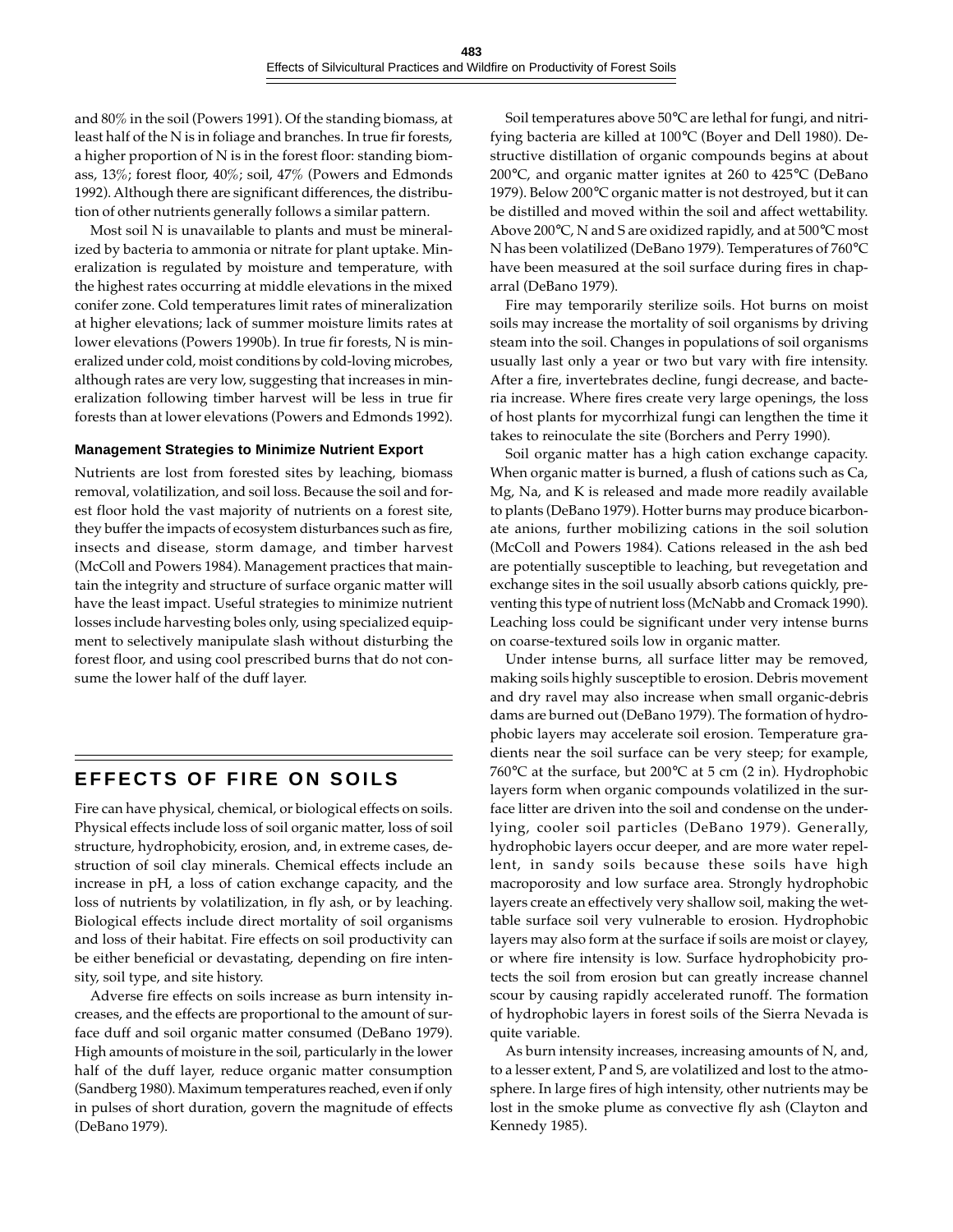The plant nutrient most affected by fire is nitrogen. Nitrogen loss is almost linearly related to litter consumption, and little N is lost until more than 25% of the litter has been consumed (Dunn and DeBano 1977). McColl and Powers (1984) summarized N losses for different burn intensities. Under severe burns, N losses ranged from 72% to 99%, but under moderate-intensity burns, losses ranged from 11% to 38%. Fire can also increase soil nitrogen. Heating and combustion increase ammonia (Dunn and DeBano 1977), making it readily available for plant uptake. Nitrification is also stimulated by reduction of repressive tannins and by increases in ammonium (Powers 1979).

Losses of sulfur and phosphorus are proportional to nitrogen losses, though smaller—only about 5% to 9% of nitrogen loss. Sulfur is important in decomposition of organic matter and in nitrogen metabolism. Sulfur is of concern because it is not fixed, but is added to the ecosystem abiotically through precipitation and mineral weathering. The origin of atmospheric S includes fossil-fuel consumption, acid deposition, and volcanic eruptions (McNabb and Cromack 1990). Sulfur losses have been detected indirectly in the Pacific Northwest, and as much as 50% of total S may be oxidized at 800°C (Boyer and Dell 1980). Sulfur deficiencies are readily overcome by small amounts of S in fertilizer.

Fire frequency, in the context of a site's natural fire regime, has a major impact on soil productivity (McNabb and Cromack 1990). Frequent, low-intensity fires, on sites where the vegetation has adapted to them, will increase soil productivity over the long term (Klemmendson et al. 1962). On the other hand, frequent high-intensity fires, except on sites adapted to such a fire regime, are likely to reduce nutrient reserves and to initiate long-term productivity decline. Intense fires that consume all the forest floor are particularly damaging to fir forests, where a high proportion of nutrients is contained in the forest floor (Powers and Edmonds 1992).

It is important to distinguish between prescribed fire and wildfire. Wildfires have a far greater potential to affect longterm soil productivity than does prescribed fire (McNabb and Cromack 1990). In contrast to prescribed fires, wildfires are more intense, consume more organic matter, burn longer, occur when soils are drier, and have higher levels of volatilization and convective losses. An intense wildfire may volatilize the equivalent of two hundred years of N input from precipitation (Powers 1979). Soils that are subjected to intense wildfire more frequently than every one hundred years may experience productivity decline (McNabb and Cromack 1990).

An indirect effect of wildfire is the sequence of activities associated with fire suppression, timber salvage, and reforestation that follows major wildfire. The effects of these activities are discussed later in this chapter.

Management strategies to reduce the negative impacts of prescribed fire on soils involve reducing fire intensity (DeBano 1979). They include burning under high humidity, low temperatures, and low wind speeds, and burning smaller areas. Reducing fuel loading before burning, burning when the soil and duff are moist, and burning downslope with a less intense backing fire can also reduce fire intensity.

## **EFFECTS OF SILVICULTURAL TREATMENTS**

In the following discussion, the reader should keep two things in mind. First, silvicultural practices have changed dramatically during the past two or three decades. Site preparation methods of the 1950s, 1960s, and 1970s were especially damaging to soils. Many of the clear-cut and broadcast-burn practices of the 1970s and 1980s were also harsh. From the mid-1980s to the present silvicultural practices have shifted away from large clear-cuts and bare-ground site preparation, to smaller openings and more residual trees. Logging equipment available and wood products considered merchantable have also changed.

Second, because forests grow slowly, most of the citations in the following sections are for retrospective studies on treatments made from the 1950s to 1970s. In spite of these limitations, this research expanded our knowledge of forest soil processes and certainly provides us a historical perspective on the impacts of past treatments. Some effort is needed, however, to interpret these research findings for the issues facing the Sierra Nevada today.

#### **Timber Harvest**

Timber harvest can affect soil productivity through erosion, displacement, compaction, biomass export, and leaching. The effects vary with the type of harvest—for example, clear-cutting versus partial removal—and with the degree of disturbance. This section examines only the removal of timber. Site preparation is covered in the following section.

#### **Erosion**

The amount of soil erosion caused by timber harvest is directly related to the degree of soil disturbance, which in turn is related to logging method. Percentage of bare soil following logging can range from less than 2% for helicopter yarding to more than 75% for tractor logging (Rice 1979). In clear-cutting, about 6% to 19% of bare soil is exposed using aerial yarding systems, and 15% to 30% or more with groundbased systems. In uneven-aged systems disturbance is less at each entry, but frequency of entry may be higher than in evenaged systems. Although considerable erosion can occur on the skid roads of ground-based systems, surface erosion from just the yarding is typically quite low (McColl and Powers 1984), due in part to surface roughness and to the slash left on the site, which tends to trap sediment and prevent its movement off-site. Most of the erosion during timber harvest operations is related to roads (McColl and Powers 1984).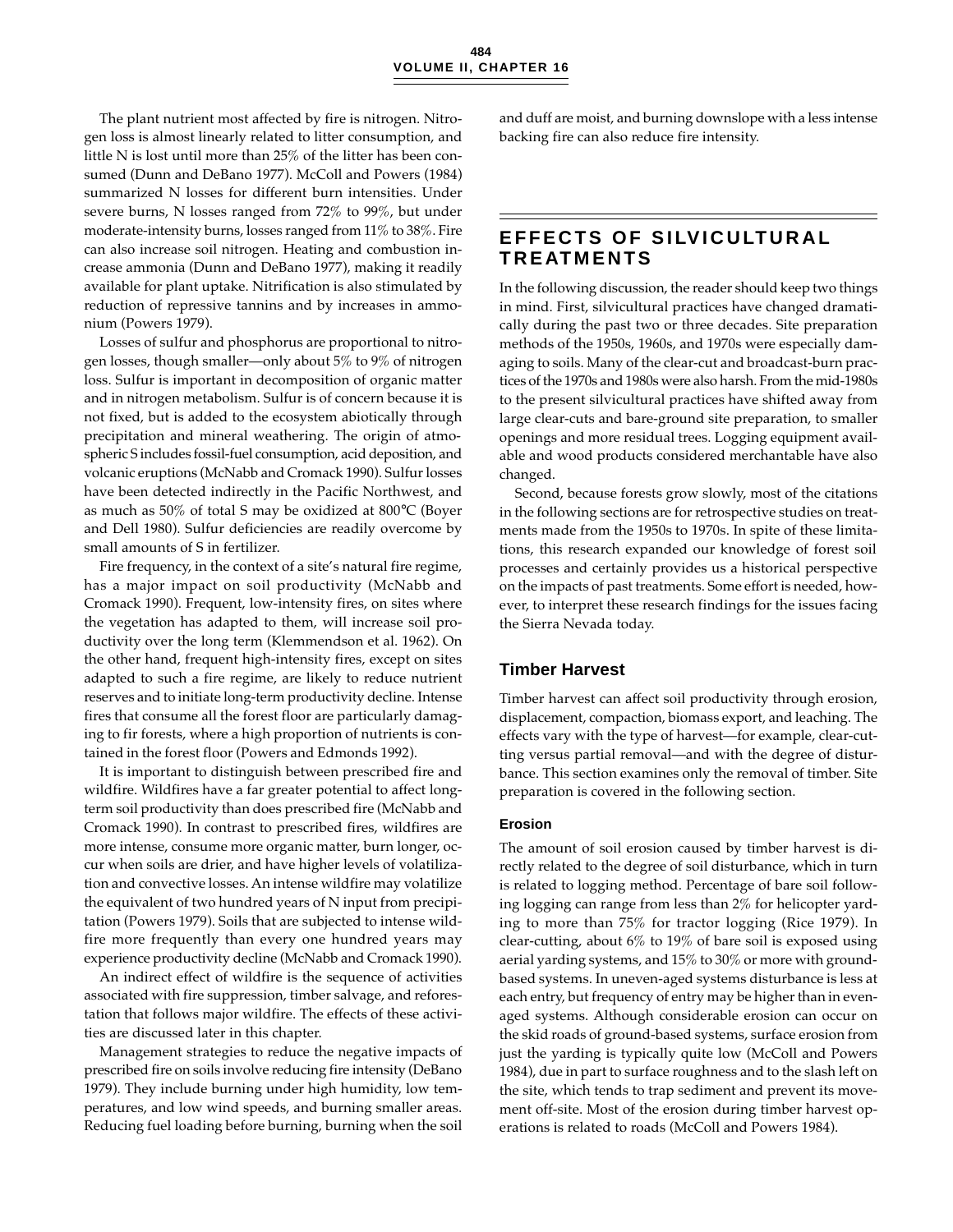#### **Compaction**

Porosity may be reduced when timber is harvested with ground-based logging systems. The impact on productivity is directly related to the area in skid roads. Uncontrolled skidding in clear-cuts typically results in 20% to 40% of the area in skid trails. Skid-road area may be only 8% to 10% in selection-cutting, but this is per entry. With repeated entries, skid roads under selection-cutting can occupy more than 64% of the harvested area if skid-road locations are not controlled (Dyrness 1965).

Compaction in uneven-aged systems can be difficult to mitigate with tillage. Although specifically designed tillage implements such as the forest cultivator can be used, tillage may damage the roots of residual trees, increasing their susceptibility to disease.

These impacts on soil productivity are not a necessary cost of timber harvest. Modern harvesting equipment, such as cutto-length processors and forwarders, does not compact soil, even when operating on moist soils. Compaction can also be reduced to acceptable levels using conventional ground-based equipment if designated skid trails and end-lining are used (Froehlich et al. 1981).

#### **Forest Floor**

Disturbance of duff and litter during timber harvest may slightly increase the rate of decomposition, but the changes in temperature and moisture resulting from increased insolation and lack of litter fall have the greatest effect on decomposition. In clear-cuts the forest floor disappears in less than a decade; significant losses can also occur under partial cutting (McColl and Powers 1984).

#### **Biomass Export**

The amount of nutrients exported through timber harvest depends on nutrient distribution in the ecosystem and utilization standards. About 20% of carbon and 10% of nitrogen are in bolewood in young, mature forests. Even in the most intensive harvests, less than 10% of ecosystem N would be removed (Powers and Edmonds 1992). Actual amounts exported would be considerably less under current practices, even for clear-cutting, because unmerchantable material, snags, and small patches of green trees are typically left. The general consensus is that stem-only harvests of mid-age stands have little impact on nutrient export. Atmospheric inputs of N, P, and probably S exceed harvest export, and soil reserves of K, Ca, and Mg are high, even without weathering inputs (Morris and Miller 1994). However, whole-tree harvesting, where slash and unmerchantable boles are also exported, could be of concern on less productive soils if rotation length is short (Johnson 1983; Zinke et al. 1982).

#### **Nitrogen**

Timber harvest can increase ammonification and nitrification by raising summer temperature, increasing moisture, and by adding labile organic matter to the soil (Frazer et al. 1990). On the Challenge Experimental Forest, N mineralization remained elevated for seventeen years after clear-cutting, but the additional N was incorporated into rapidly growing vegetation. Such increases should be considerably less under partial cutting, because forest litter has a strong repressive effect on nitrification (Frazer et al. 1990).

#### **Leaching**

During the 1960s there was concern about nutrient loss from leaching following clear-cutting, in part triggered by misinterpretation of the classic Hubbard Brook study (Likens et al. 1969). The current consensus is that, except in extreme cases where vegetation is absent or intentionally suppressed, nutrient losses by leaching are negligible (Johnson 1994; McColl and Powers 1984). In their study of nutrient leaching on a high-porosity, low cation exchange capacity soil, Cole and Gessel (1965) found that nearly all elements released from the forest floor were retained within the rooting zone or taken up by vegetation. Under uneven-aged management, the effects of residual vegetation could be expected to eliminate leaching losses entirely.

#### **Rotation Length in Even-Aged Management**

The effects of timber harvest on soil productivity are exaggerated by short rotations, or as frequency of disturbance is increased (Johnson and Todd 1987; Morris and Miller 1994; Powers 1991; Powers et al. 1990b; Switzer et al. 1981). Rate of nutrient uptake is greatest at about the point of crown closure, so short rotations place a greater drain on nutrients than do long rotations (Powers 1990a). Short rotations also forgo the nutrient accretion that occurs in mature stands (Sollins et al. 1980), because of more frequent periods with less crown protection. In general, with normal harvests, rotations greater than sixty to eighty years should not export nutrients faster than they accrue (Powers et al. 1990a). Longer rotations or lighter harvests may be necessary on low-quality sites to avoid productivity decline.

### **Site Preparation**

The potential for impacts on long-term soil productivity is greatest during site preparation. At that time the forest floor and surface soil are most subject to manipulation and most vulnerable to damage (McColl and Powers 1984). The amount of soil and forest floor manipulated varies with type of harvest, clear-felling being the most severe. Partial cutting under uneven-aged systems generates less slash and requires less manipulation of the forest floor and topsoil.

#### **Displacement**

The effects of soil displacement on soil productivity are great and well documented. Most research on soil displacement has been conducted on clear-cuts and plantations created from the 1950s to 1970s. Although harsh site-preparation treatments,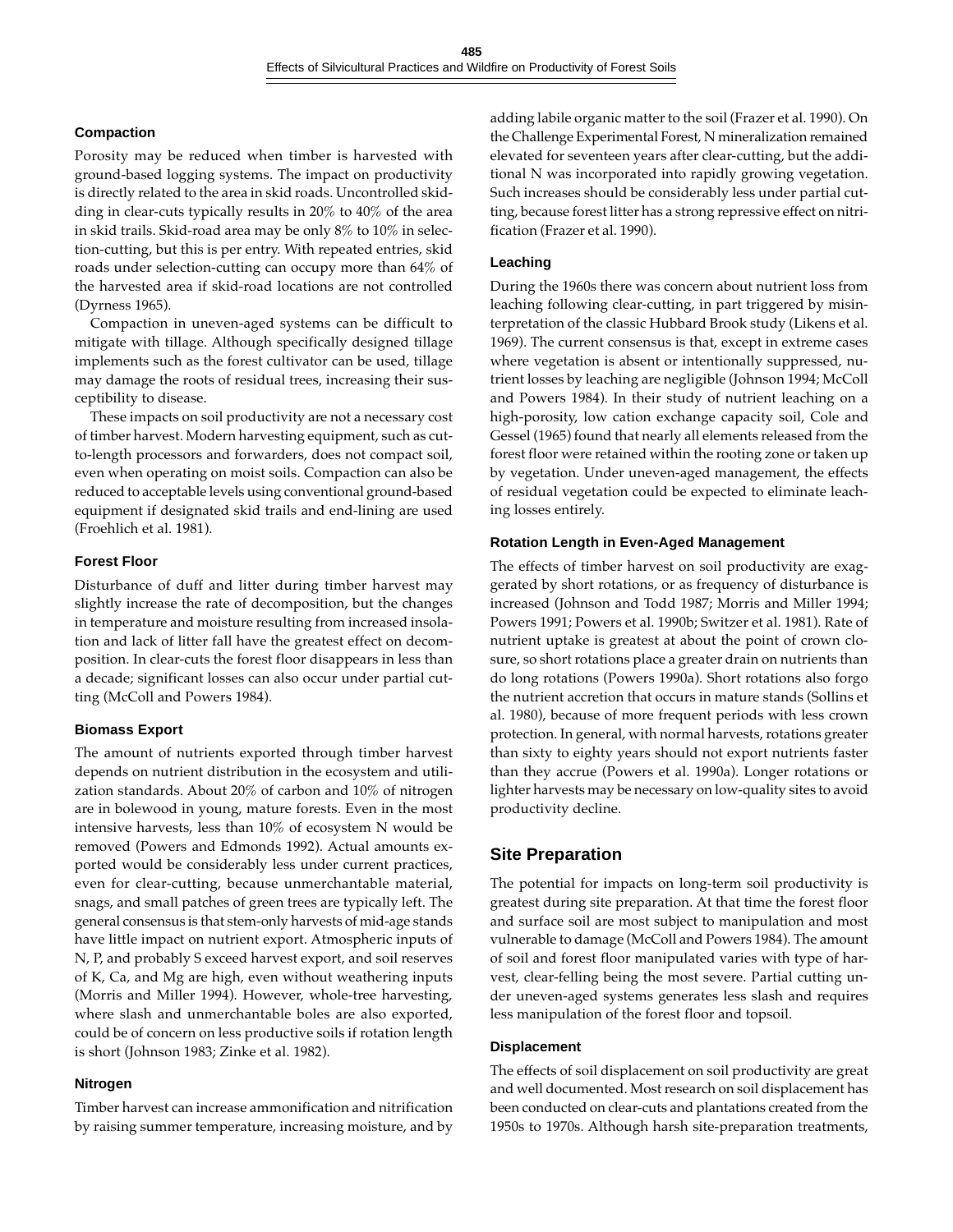such as scalping and windrowing, are no longer done, the research on them provides valuable insights on soil processes and the importance of the forest floor and surface soil in soil productivity. The effects of soil displacement, discussed earlier in this chapter, will not be repeated here.

#### **Compaction**

Most of the research on soil compaction has been conducted on skid roads. However, the general principles governing soil compaction discussed earlier in this chapter apply to site preparation as well. Conditions during mechanical site preparation make soils highly vulnerable to soil compaction. Typically, soils are moist, bare soil is exposed, and multiple equipment passes are made. Also, a far greater proportion of the treated area can be affected by site preparation. Timing makes a big difference. For example, when mechanical site preparation follows winter logging, subsoils stay moist well into the summer because transpiring trees have not "pumped" moisture out. The compaction that occurs under these conditions is insidious because it goes unnoticed and because it does not readily recover without tillage.

The use of modern equipment drastically reduces, or avoids entirely, soil displacement and compaction during mechanical site preparation. Small excavators equipped with grapple heads, for example, are used to selectively pile logging slash without disturbing the forest floor, without compaction, and even without disturbing decaying logs. The resulting piles contain no soil and few nutrients, and burn clean. Even conventional equipment, used prudently and under the right conditions, can be used to pile slash with minimal soil impacts.

#### **Prescribed Burning**

Two general types of prescribed burning are used in site preparation: broadcast burning, and piling and burning. Piling and burning slash concentrates nutrients, and the high temperatures reached under burned piles damage soils. Piling and burning may also cause displacement and compaction as discussed earlier in this chapter.

Broadcast burning has many of the impacts described for fire (see "Effects of Fire on Soils," earlier in this chapter), but the effects are usually less extreme because ignition can be limited to periods when soil moisture is high enough to prevent complete consumption of the duff and litter. Heavy fuels are often removed before burning to reduce the intensity of broadcast burns. Common techniques are yarding unmerchantable material to landings, harvesting material as chips for "hogfuel," or various forms of partial "whole-tree" harvesting, such as yarding and chipping some crowns.

Given these complexities, not to mention weather conditions at the time of burning, it is not surprising there is little published literature on the effects of broadcast burning. Studies that have been done are of complex situations and are often confounded by other factors (Palazzi et al. 1992).

In general, the effects of broadcast burning are related to the condition of duff and litter prior to burning and to what remains afterward. Consumption of the forest floor is a function of its moisture content at the time of burning (Sandberg 1980). Forest floors less than 2 cm (0.8 in) thick generally do not hold enough moisture to withstand a broadcast burn (Boyer and Dell 1980).

The amount of N lost is proportional to duff consumption. Surface erosion is also related to duff consumption, and erosion of the ash bed and surface soil after broadcast burns may be the primary mechanism of nutrient loss (McNabb and Cromack 1990). Accelerated surface erosion is commonly observed after broadcast burns, but surface erosion is difficult to measure, and real data are rare. In the Idaho Batholith, rates of 1.8 to 13 t/ha (0.8 to 5.8 tons/acre) per year were measured the first two years after fire on a broadcast-burned clear-cut (Clayton and Kennedy 1985), about six times the estimated soil formation rate. On many national forests in California, broadcast burning is not allowed, or is severely limited, on soils derived from granitic bedrock because experience has shown that erosion rates are consistently high. The formation of hydrophobic layers under prescribed burning has not been reported and is probably rare.

The effects on soil productivity that have been reported are variable. One severely burned clear-cut had one-third less mineralizable soil N than adjacent unburned areas; but paired burned and unburned units on the Six Rivers National Forest showed no differences in most soil properties (Atzet et al. 1989). Most studies have not found consistent differences in growth between burned and unburned areas, but this result may be confounded because burning can reduce total nutrients while increasing nutrient availability (Morris and Miller 1994).

In summary, the effects of broadcast burning on soil productivity range from minimal, or even beneficial, to extremely severe depending on site conditions. As with timber harvest, the frequency and intensity of biomass removal are probably major factors in determining nutrient loss.

#### **Intermediate Cultural Treatments**

After site preparation and planting, a number of treatments can be applied to maintain stocking and growth, and to protect the stand from fire. These treatments have variable effects on soil volume, porosity, and organic matter and nutrient cycling.

#### **Clipping and Hand Grubbing**

Weed and brush control is important to stand survival. Treatments are usually applied during the first few years after planting. Clipping, sometimes combined with herbicide applied to sprout stumps, is beneficial to the soil because it increases effective ground cover, protecting the soil from erosion. Grubbing, essentially hoeing brush and weeds around tree seedlings, has variable impacts. The area grubbed is bare and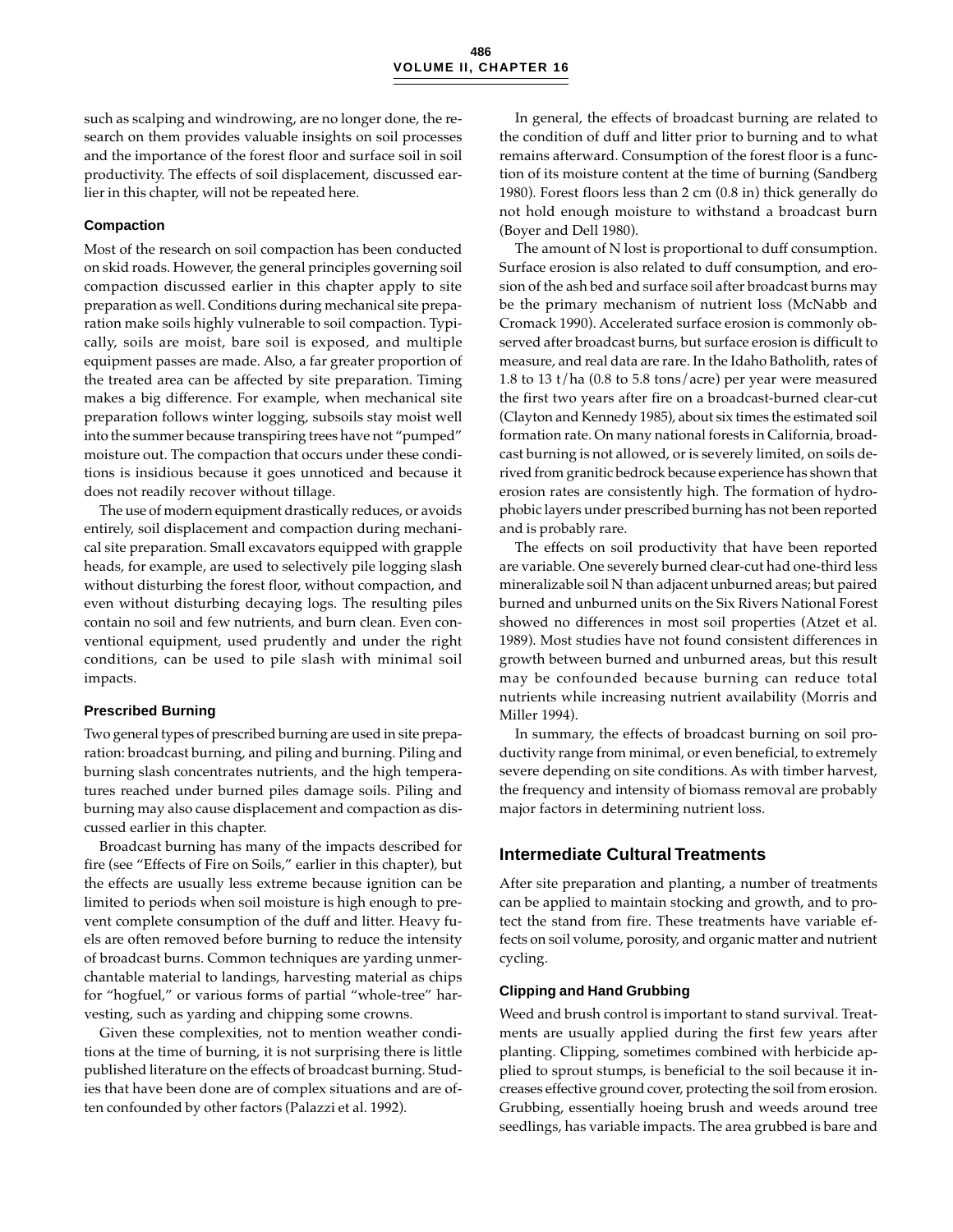susceptible to erosion. The actual area grubbed depends on stocking level and grubbing radius. For example, grubbing to a 0.8 m (4 ft) radius where stocking is 3 m by 3 m (10 ft by 10 ft), can result in 50% or more of the site in bare soil. On steep slopes, especially on a site that was burned hot, grubbing and the foot traffic associated with it can cause dry ravel and expose the soil to severe erosion, at least for a season or two. In general, treatments that leave the majority of slash in place have little effect on soil productivity (Morris and Miller 1994).

#### **Herbicides**

The types and amounts of herbicides normally used in forestry have negligible impacts on long-term soil productivity. Herbicides may be used to control weeds early in the life of a stand. Herbicides may alter biological populations in soil, but very little foliar-applied herbicide reaches the forest floor, and herbicide levels in soils seldom exceed toxic levels for long periods (McColl and Powers 1984). The impacts vary by type of herbicide. Ammonium sulphamate was found harmful to collembola, isopods, and millipedes, affecting the breakdown of litter; asulam reduced nitrate production, reducing N leaching (Norris 1983). Generally, the rate of degradation and mobility in the soil determine the relative hazard of herbicides in the environment (Norris 1983). Because most herbicides are strongly sorbed onto organic particles in the surface soil, the greatest risk of herbicide movement is by erosion. The overall health and condition of the soil—porosity, organic matter, surface duff and litter—control how well the soil will buffer the effects of herbicides.

#### **Grazing**

Grazing by cattle or sheep can be used to control brush and weeds early in the life of a stand. The effects are variable, depending on specific site conditions and on how the stock are herded and managed. On gentle slopes, impacts can be negligible. When forced onto steep slopes, grazing cattle can accelerate dry ravel and erosion.

#### **Thinning**

Generally the effects of thinning on the soil are minor. Soil compaction in thinning operations is generally insignificant but depends on the type of equipment used. Slash and the forest floor cushion the impact of ground-based equipment, and actively growing trees transpire moisture, creating periods when the soil is dry. Smaller equipment, or equipment with low ground pressures, is often used. Mastication of brush to release young stands, however, has a greater potential for compaction because less duff and litter have accumulated. Equipment used in mastication is highly variable.

Opening the forest canopy can raise soil temperatures, increase biological activity, and accelerate decomposition of the forest floor. Mobile nutrients including N and K contained in foliage and bark can be concentrated in through fall and stem flow, as compared to precipitation in the open, and opening a stand can double the rate of mobile elements leached from the forest floor (McColl and Powers 1984). These nutrients, however, are rapidly absorbed by vegetation or the soil. The foliage added to the forest floor is richer in nutrients than normal needle cast, increasing the substrate needed for ammonification, which may lead to temporary nitrifier activity (McColl and Powers 1984).

If biomass is removed in thinning, the effect will depend on what is removed. If 5% of ecosystem N is bolewood and half the trees are thinned and the boles exported, a maximum of 2.5% of the N would be removed. Because the thinned trees are generally smaller in diameter, the actual removal would be somewhat less. If boles and crowns are removed, however, the impact could be somewhat greater because nutrients are concentrated in actively growing crowns. This loss of nutrients could be of concern on heavily impacted sites, for example, intense wildfires followed by heavy site preparation, such as scalping.

#### **Fertilization**

Fertilization with N can restore productivity. In general, soils most responsive to fertilization have more than 10 cm (4 in) of available water-holding capacity and a site index of less than 30 m (95 ft) in fifty years (Miles and Powers 1988). Resources other than N limit growth on sites with lower available water capacity. Nitrogen is not limiting on the more productive sites. The effect of fertilization in increasing stand growth lasts about a decade. Nitrogen fertilization is most effective when combined with other silvicultural treatments such as thinning, and is most effective on stands near crown closure (Powers et al. 1988). Once trees have reached crown closure, N is recycled internally in the crowns and no further nitrogen is necessary. No operational fertilization is being done in the Sierra Nevada.

### **Fire Protection**

#### **Underburning**

Prescribed burns are carried out under defined conditions, with high soil and duff moisture. They are much less intense than wildfires, and their effects are quite different. Underburns are also typically less intense than broadcast burns and tend to be more patchy. Because fire intensity is low, nutrient losses to the atmosphere through fly ash are negligible. The pruning and scorching of lower crowns add a needle cast to the forest floor, compensating for the lost duff and providing protection from erosion.

Underburns essentially oxidize the forest floor more rapidly than biological processes, removing organic matter and releasing the more rapidly recycled nutrients (McColl and Powers 1984). Plant growth is stimulated by the nutrients released into the ash layer in forms readily available to plants. Small but measurable gains in soil N occur after light underburns (Klemmendson et al. 1962). Nitrification is stimulated by underburning, possibly by elevated levels of ammo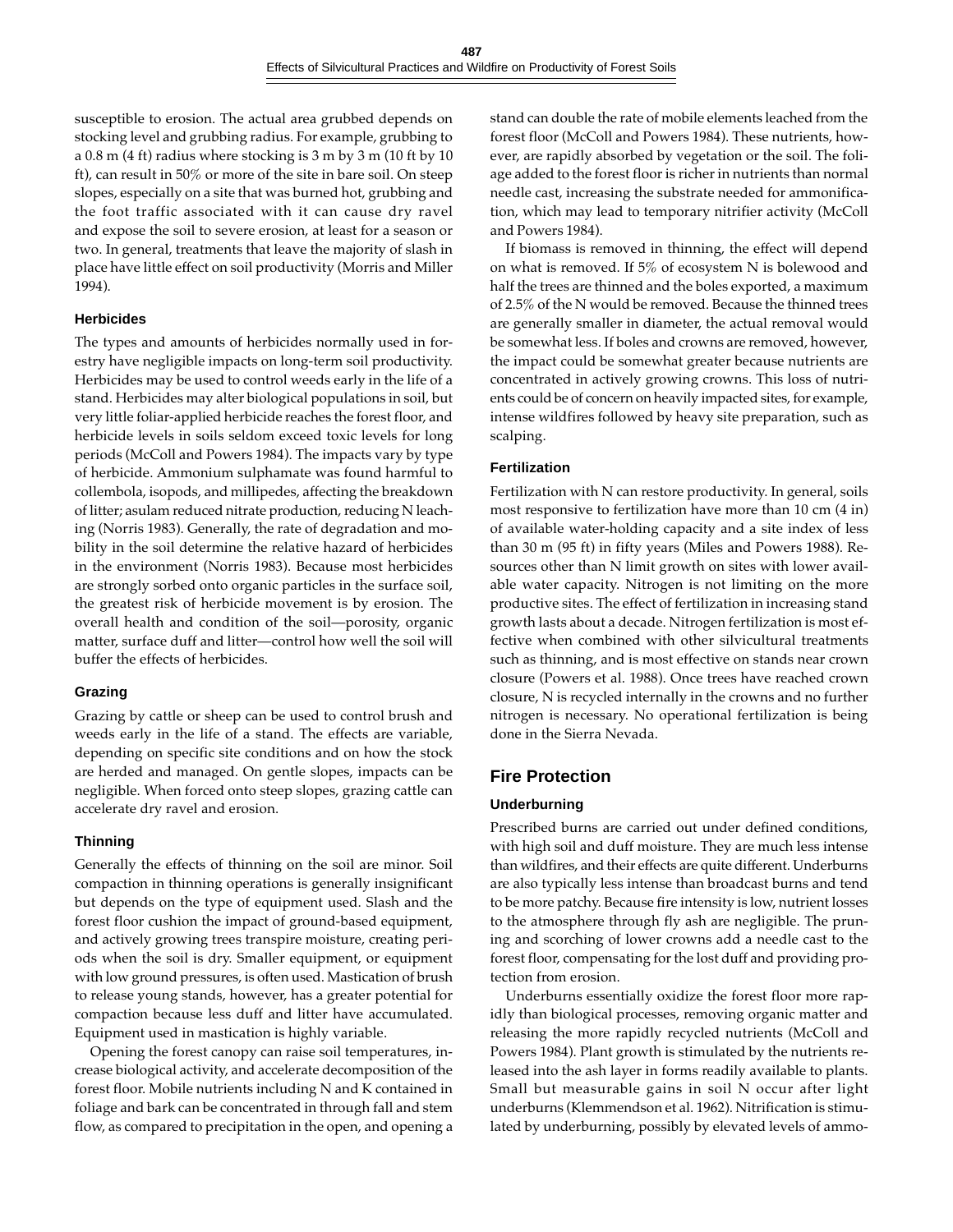nium and the reduced amount of repressive tannins in the duff and litter (Powers 1979).

#### **Manipulation of Fuels**

Fuels may be manipulated mechanically to reduce the risk of fire. The effects on soil productivity will depend on site history, the type of equipment used, and whether material is left on-site or exported.

Loss of porosity by soil compaction depends on the type of equipment used, the amount of area affected, and the thickness of slash and litter. Equipment operations could break up decaying logs, interrupting the decay process and forgoing the benefits from it.

If fuels are manipulated and left on-site, as chips for example, the result could be decreased soil temperatures, suppressed nitrification, and increased soil moisture. Bolewood contains phenols that can suppress the activity of microorganisms. Chipped material that is returned to the forest floor is unlikely to alter the C:N ratio of soils unless it is finely divided and well mixed into the soil (McColl and Powers 1984).

If fuels are removed from the site, the result could be increased soil temperatures and, with disturbance, a more rapid oxidation of the forest floor. Export of biomass and nutrients will depend on what material and how much of it is removed: if primarily poles and saplings, the amount will be low, because smaller-diameter materials contain less biomass and nutrients (Zinke et al. 1982).

#### **Fuel Breaks**

Shaded fuel breaks can be maintained by underburning or by cultivation. Those maintained by underburning have the same effects as described earlier. Fuel breaks maintained by cultivation have a higher risk of erosion, although generally only from summer precipitation. Cultivation increases oxidation of organic matter, and the benefits of a forest floor are forgone. Compaction may occur, although it is mitigated by cultivation. Considering the small land area involved and the benefits in preventing or controlling a major fire, this dedicated land use benefits soil productivity.

#### **Soil Restoration**

#### **Tillage**

Implements specially designed for forest soils can be used to recover porosity lost to compaction. Where used correctly and under the right conditions, tillage of compacted forest soils can be quite effective. Tillage breaks compacted soils into smaller aggregates, increasing porosity and surface area, allowing water to penetrate and biological activity to resume, and renewing the natural biological processes that are the source of forest soil porosity.

Tillage must be done with care in residual stands. Where root pathogens are present, damage to the roots of trees in stands can lead to root diseases such as black stain or annosus

(Kliejunas 1995). Mechanisms of infection differ, so the type of tillage implement used is important.

#### **Respreading Topsoil**

Where surface soils have been scalped and piled into windrows, practices common in the 1950s and 1960s but no longer done, lost productivity can be recaptured by respreading the topsoil. Five-year productivity gains of 37% have been reported from respreading topsoil (R. F. Powers, U.S. Forest Service, letter to the author, June 16, 1995).

#### **Forest Roads**

Although forest roads are essential for forest management, they also have both direct and indirect effects on soil productivity. The direct effect is removal of land area from the growing base. Indirect effects include landslides, gullies, and side-cast material. Roads can also disrupt the subsurface flow of water, drying out sites downslope or ponding water upslope, thus changing soil moisture regime and productivity. Roads can be restored only with difficulty and at great expense, but restoration efforts have been successful in Redwood National Park (Steensen and Spreiter 1992).

## **POSTWILDFIRE SALVAGE AND REFORESTATION**

Loss of protective ground cover and deterioration in soil structure following wildfire increase the risk of soil loss through erosion. The use of prescribed fire to reduce fuel loading after salvage logging operations carries a high risk of increased erosion through deterioration of soil structure and further reductions in cover.

Periods following wildfire are especially critical for soil compaction. Intense wildfires can remove all surface duff and litter and may even consume surface-soil organic matter. Because trees that would normally transpire moisture are dead or removed, soil moisture levels remain critically high for several seasons following the fire. Soil moisture often is high in the subsoil, creating a situation ideal for compaction during salvage logging and subsequent site preparation activities.

Where biomass in the forest floor, crowns, and fine fuels has already been consumed by wildfire, the amount of biomass and nutrients removed in postfire salvage operations can be relatively low. The value of leaving large amounts of severely charred large woody material is questionable. It may provide some wildlife habitat, but such material adds little to soil productivity. Charring disrupts the normal decay processes of large woody material, which adds nitrogen by nonsymbiotic fixation. Burned logs potentially can trap sediment, but unless they have good soil contact and are aligned on the contour, they may actually accelerate gully erosion.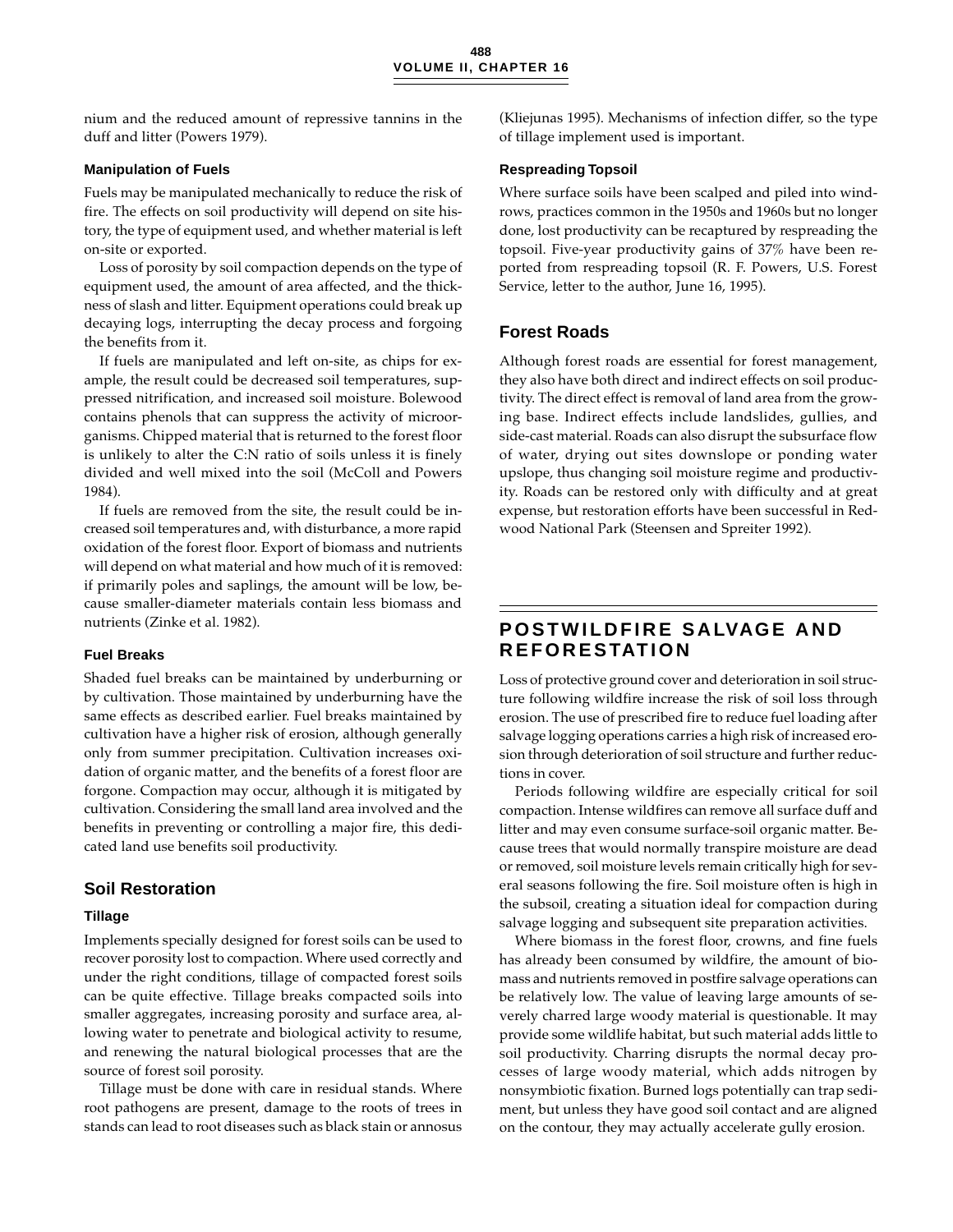Salvage logging can generate slash, adding ground cover to reduce erosion. In some cases, salvage operations can be used to break up hydrophobic soil layers near the surface, further reducing erosion (Poff 1988). However, this benefit may be offset by other soil disturbance associated with salvage logging. Depending on the site history, soil disturbance during salvage logging may stimulate brush species by bringing viable seeds to the surface, which can have either desirable or undesirable consequences for soil productivity.

Large openings created by wildfires may create opportunities for soil restoration. Topsoil piled into windrows can be respread, and tillage can be used to restore porosity.

There is a common misperception that allowing natural succession to reforest areas following major wildfire builds soil. This idea assumes that the intense wildfires the Sierra Nevada has experienced recently are natural phenomena, and not the result of fuel buildup as a consequence of fire protection and fire exclusion. It also assumes that the soils on these burns contain sproutable roots or a seed bank of desirable species that will revegetate the site.

Ceanothus species and western mountain mahogany have root nodules with nitrogen-fixing capability (Biswell 1974). However, not all shrubs fix nitrogen, nor do they provide the same degree of soil protection. For example, Zinke (1969) has shown that soil nitrogen decreases over time under chamise. Biswell (1974) reports that chamise has extremely poor soilprotecting qualities. Research from southern California chaparral ecosystems is not transferable to forest ecosystems of the Sierra Nevada, but it does show that the ecology of shrub communities is complex and that generalizations are risky.

Erosion rates are substantially higher under shrub vegetation than under forest cover, due in part to the lack of stable soil aggregates (Perry et al. 1987) under most shrub species, and in part to the lack of effective soil cover. Runoff is more rapid under shrubs, and sheet flow is more common than where a forest floor is present. Shrub species differ in their ability to protect soil from accelerated erosion. Manzanita, for example, does not form a surface mulch that protects soils from erosion.

Nutrient retention by herbaceous communities is low in early successional stages, because little biomass is accumulated (Johnson and Swank 1973). In contrast, young vigorous forests accumulate biomass and immobilize large quantities of nutrients. Rapid reinvasion by shrubs and herbs after a fire may be important in preventing leaching of nutrients released into the ash bed. However, its importance will depend on how well buffered the soil is. For example, deep, clayey soils, high in organic matter, will allow less nutrient leaching than will shallow, coarse-textured soils, low in organic matter.

Another argument for natural succession is that reforestation with one species, commonly pine, will lead to a monoculture with low diversity. This situation rarely occurs, even when attempted in plantations, because it is difficult to exclude invading shrubs and shade-tolerant species. In a study of California plantations McDonald and Fiddler (1993) found considerable diversity, particularly in shrub species. Natural succession after fire may lead to a thick fir stand, a cover type even less resistant to fire.

The more quickly a site reaches crown closure and the more quickly a forest floor develops, the sooner soil productivity will be stabilized. However, that does not justify the severe activities used in the past such as windrowing, scalping, and intensive grubbing on steep slopes. These kinds of activities are likely to cause more degradation of soil productivity than allowing an extended period of shrub cover.

The multiple successional pathways following a wildfire will vary with ecological type, site history, burn intensity, soil type, and soil condition. Which pathway to follow will depend on resource objectives, but maintaining long-term soil productivity must be an objective common to all choices. In terms of lost site productivity, the true cost of allowing a previously forested site to remain in brush for decades could be unacceptably high.

## **NEEDS FOR RESEARCH AND INVENTORY**

Although a great deal is known about the effects of silvicultural activities on forest soils in the Sierra Nevada, much remains to be done. Some of the published research on basic processes was done in other regions and must be extrapolated; older studies were often done on practices no longer used, and existing information is not organized into forms readily accessible to land managers.

#### **Research Needs**

#### **Basic Productivity**

There is need for basic research on how changes in soil porosity and soil organic matter affect long-term soil productivity, and on how they interact. The U.S. Forest Service studies on long-term soil productivity (Powers et al. 1990a) are noteworthy in pursuing this goal. Eight long-term soil productivity (LTSP) installations now are operating in the Sierra Nevada mixed conifer forest and are part of the world's leading research effort on the subject (R. F. Powers, U.S. Forest Service, letter to the author, June 16, 1995).

#### **Large Woody Material**

Much emphasis is being placed on preserving large woody material in Sierra Nevada forests. Although decaying logs do provide wildlife habitat, little is known of their significance to long-term soil productivity in Sierra Nevada ecosystems. Most research on large woody material has been done in the Pacific Northwest and Intermountain regions, which have ecosystems quite different from those of the Sierra Nevada. How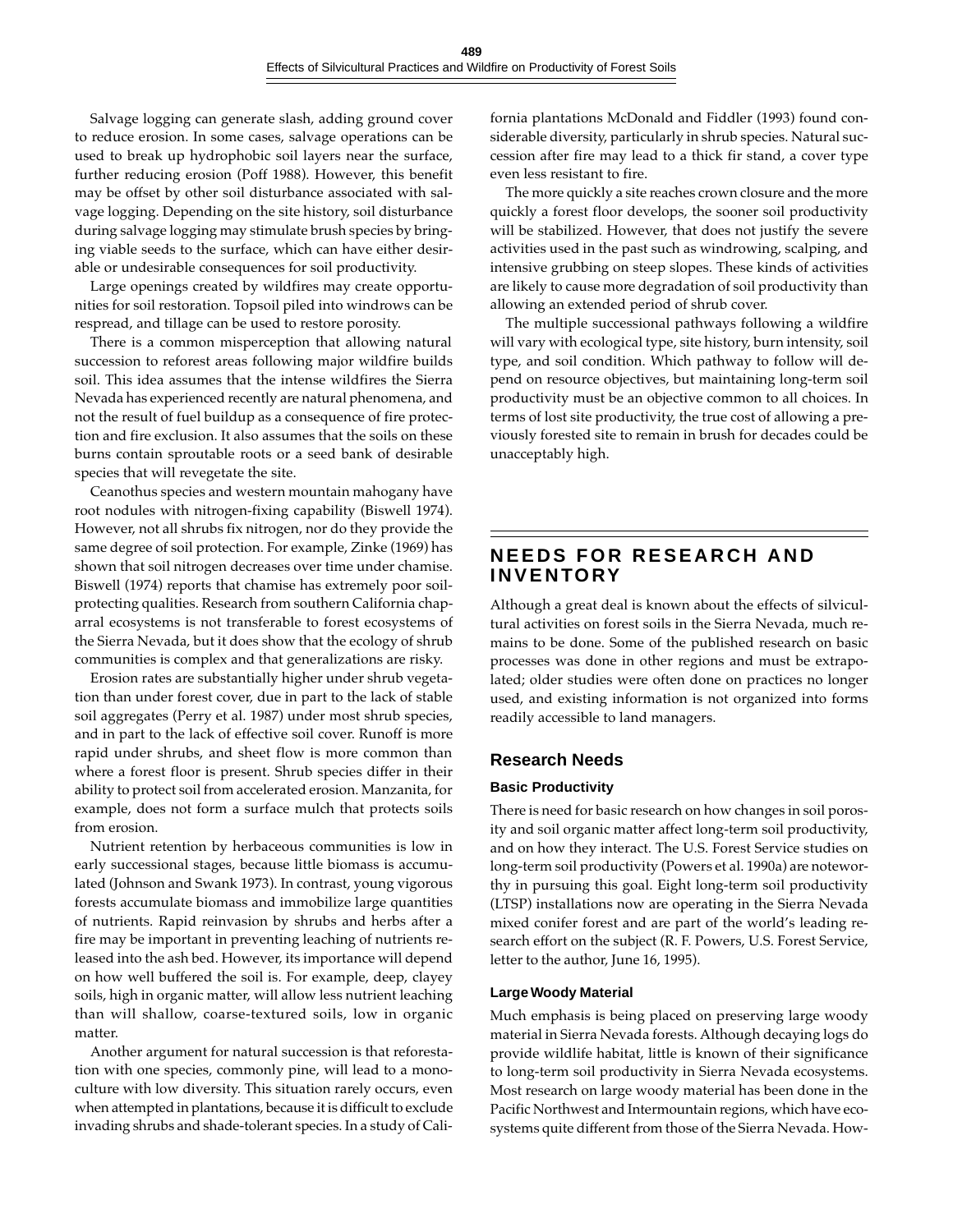ever, research has been under way since 1993 at Blacks Mountain Experimental Forest (R. F. Powers, U.S. Forest Service, letter to the author, June 16, 1995).

#### **Postwildfire Plant Succession**

There is a common misperception that after a major wildfire the best treatment is to allow sites to reforest by natural plant succession. The true costs in terms of soil productivity gains or losses under such a strategy are not known. Much work has been done on natural succession in chaparral in southern California, but knowledge from these ecosystems may not apply to forested ecosystems of the Sierra Nevada. Similarly, little is known about the use of native versus non-native plants to control erosion in postfire emergency watershed treatments.

#### **Soil Biology**

Very little is known about the soil macrofaunal populations of the Sierra Nevada and their role in soil processes. Most of the research on soil biology has been done in the Pacific Northwest and is not readily extrapolated to the Sierra Nevada. Research specific to the Sierra Nevada has just begun (Moldenke 1992).

#### **Soil Erosion and Rates of Soil Formation**

Soil erosion and formation rates are not well documented for the Sierra Nevada. Although rates of erosion are typically low after timber harvest, they could be potentially serious after intense wildfire or severe site preparation. More knowledge about soil erosion and formation rates would assist in determining appropriate postfire strategies for reforestation and for emergency treatments for burned areas. Limited work is under way at the LTSP installations.

#### **Alternative Fuel Treatments**

The effects of the mechanical treatment of fuels on forest soil processes are not well understood. Fine surface organic matter and large woody material both have structural functions that affect soil biology beyond their nutrient content. Limited work on the effects of chipping has been done on the Foresthill Divide (Lanini and Radosevich 1986), and research on chipping, fungal inoculation, and N fixation has begun.

#### **Riparian-Terrestrial Ecosystem Linkages**

With the current focus on protection of riparian ecosystems, a better understanding of the linkages between terrestrial and aquatic ecosystems is needed. Geomorphologic relationships suggest that the linkages vary considerably from site to site.

#### **Forest Soils Extension**

There is a wealth of information on Sierra Nevada forest soils in research, inventory, and practical experience that is not being fully used in planning, modeling, or designing and implementating projects. Better technology transfer is needed between researchers and practicing land managers in the field.

Researchers have many insights into forest soil processes that should be shared with field resource specialists and resource managers. Although the experiences of resource managers and field specialists are often anecdotal and unverified, these resource specialists have years of field observations and experience that are of much value. If the results of research are to be implemented, there must be a stronger link from researcher, to field specialist, to interdisciplinary team member, to decision maker and implementer.

#### **Inventory Needs**

#### **Soil Survey**

Except for a few isolated foothill areas, soil inventories have been completed for all of the Sierra Nevada at Order 3 or Order 2 levels (Order 4 in wilderness areas). Soils have been classified using Keys to Soil Taxonomy (Soil Survey Staff 1992). This information is adequate for small watershed and regional planning but should be verified in the field for project-level work. Only portions of this soil information are in a geographic information system (GIS) database that can be readily accessed and utilized.

#### **Soil Analysis**

Comprehensive laboratory analyses have been conducted on Sierra Nevada forest soils (Zinke et al. 1982). However, the soils analyzed have not been correlated and classified using Keys to Soil Taxonomy, making extrapolation of the results difficult. These laboratory data should also be correlated with newly developed ecological plant associations.

#### **Inventory of Soil Condition**

A comprehensive inventory of the condition of Sierra Nevada forest soils is needed. Such an inventory is essential to assess watershed condition, to identify areas needing restoration, and to identify areas at risk. This inventory could be carried out using information on the history of land treatments that is already available. History of past land disturbances could help identify areas most likely to have lost surface soil by erosion or displacement, and where soil compaction is most likely. Soil condition has been altered most severely on old burns of the 1950s that were subjected to timber salvage and severe site preparation, usually scalping to remove the topsoil and its content of weed seeds.

Soils most at risk would be soils with initially low resiliency that had been subjected to the most disturbance. Sites with more robust soils that had received modest levels of disturbance would be less at risk; sites with high-potential soils with high levels of disturbance would be candidates for restoration because there is more opportunity for recovery.

A model predicting soil condition could be quickly developed and field-tested with random sampling. After initial fieldtesting, predictions could be made and checked in the field to evaluate the accuracy of the model.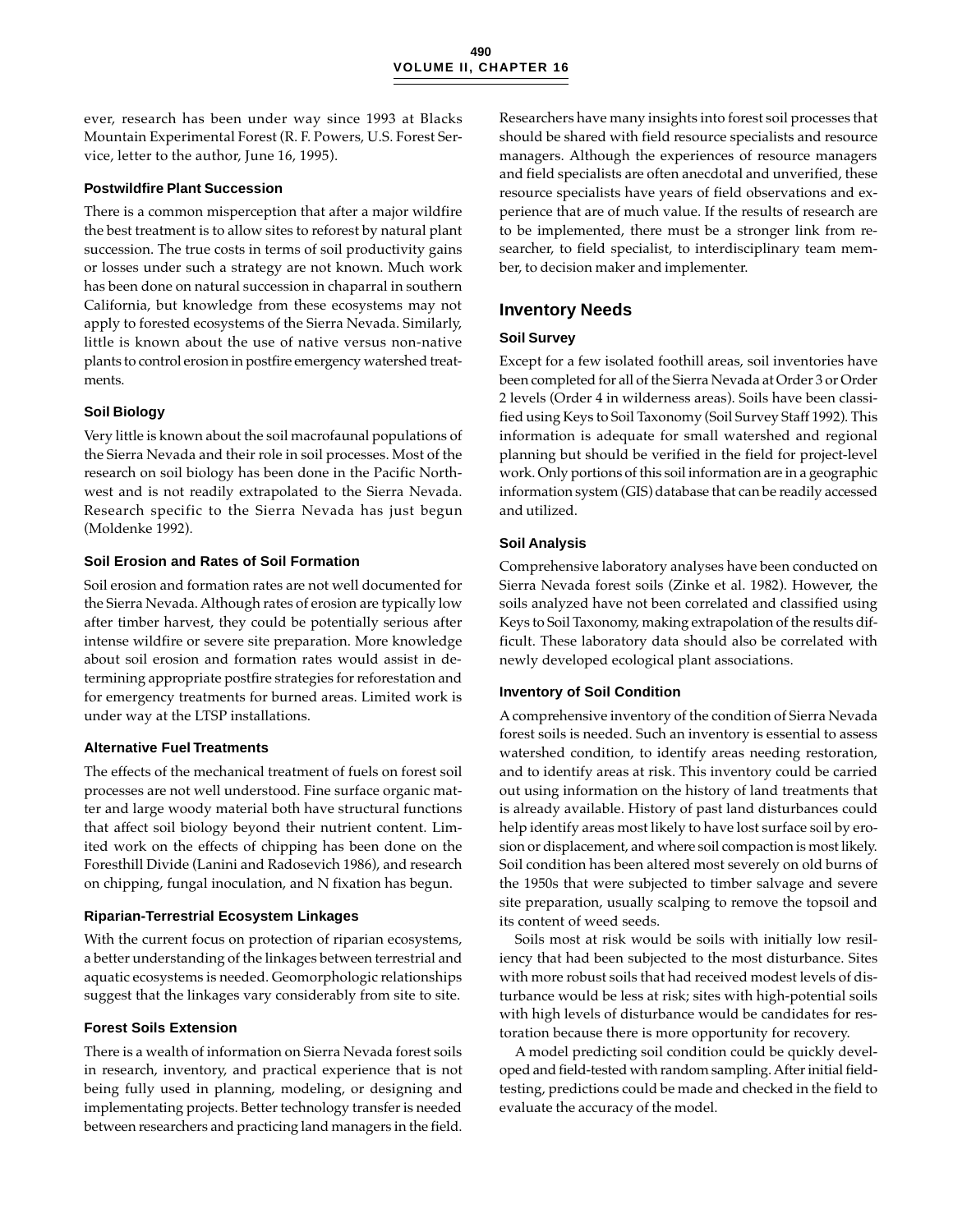#### **Stand-Record Card System**

The U.S. Forest Service has a system of stand-record cards that contains nearly fifty years of detailed historical information on timber stands and their treatments. This information should be captured in an electronic database to prevent its being lost and to facilitate its use. It could be invaluable in assessing the condition of Sierra Nevada forest soils, discussed earlier in this chapter.

#### **Soil Interpretations**

Interpretations of how Sierra Nevada forest soils respond to management treatments are inconsistent. Except for the Soil Erosion Hazard Rating system—an interdisciplinary effort sponsored by several state and federal agencies and universities—there is no unified system for interpreting the response of Sierra Nevada soils to use and management. Many good soil interpretations are available, but they are scattered and occur in many forms.

## **Soil Erosion in the Mediterranean Region**

The destruction of forests and extensive erosion in the Mediterranean region is frequently cited as an example of what not to allow in the Sierra Nevada. The lessons of the Mediterranean should not be taken lightly. It took several thousand years and hundreds of harvests to reach the level of destruction in the Mediterranean (Thirgood 1981), whereas there are already areas of serious soil erosion in the Sierra Nevada after barely 150 years of activity. We have developed machinery capable of major soil impacts much more rapidly than we have acquired knowledge of what these impacts mean (Powers et al. 1990b).

The Sierra Nevada and the Mediterranean have similarities in climate, soils, and ecosystems. Yet, there are also important differences. The destruction of the Mediterranean forest has been well documented by Thirgood (1981). Although there were large wildfires and periods of heavy harvest for shipbuilding, much of the forest destruction and soil erosion occurred incrementally as a result of overgrazing, especially by nomadic herds of goats. Destruction was accelerated during periods of political instability. Intensive agriculture was also practiced. Although heavy grazing has occurred in the Sierra Nevada, the area is not subject to nomadic grazing, agricultural impacts have been relatively minor, and much of the land base is in highly regulated public ownership. Private forest lands are managed under some of the most restrictive forest practice rules in the world, although it could be argued that soil-management issues have not received enough emphasis under these rules. Most aspects of forest management in the Sierra Nevada receive a high level of public scrutiny.

Although the lessons of the Mediterranean are sobering, it is unlikely that these sequences of soil degradation will be repeated in the Sierra Nevada. Perhaps the most important lesson from the Mediterranean experience is that soil losses too small to observe or measure can, if allowed to continue for a long time, result in a severe decline in forest soil productivity.

#### **REFERENCES**

- Alexander, E. B. 1988. Rates of soil formation: Implications for soilloss tolerance. Soil Science 145:37–45.
- Alexander, E. B., and R. J. Poff. 1985. Soil disturbance and compaction in wildland management: Earth Resources Monograph 8. San Francisco: U.S. Forest Service, Region 5.
- Atzet, T., R. F. Powers, D. H. McNabb, M. P. Amaranthus, and E. R. Gross. 1989. Maintaining long-term forest productivity in southwest Oregon and northern California. In Maintaining the long-term productivity of Pacific Northwest forest ecosystems, edited by D. A. Perry, R. Meurisse, B. Thomas, R. Miller, J. Boyle, J. Means, C. R. Perry, and R. F. Powers, 185–201. Portland, OR: Timberland Press.
- Baver, L. D. 1930. The Atterberg consistency constants: Factors affecting their values and a new concept of their significance. Agronomy Journal 22:935–48.
- Biswell, H. H. 1974. Effects of fire on chaparral. In Fire and ecosystems, edited by T. T. Kozlowski and C. E. Ahlgren, 321–65. New York: Academic Press.
- Borchers, J. G., and D. A. Perry. 1990. Effects of prescribed fire on soil organisms. In Natural and prescribed fire in Pacific Northwest forests, edited by J. D. Walstad, S. R. Radosevich and D. V. Sandberg. Corvallis: Oregon State University Press.
- Boyer, D. 1979. Guidelines for soil protection and restoration for timber harvest and post-harvest activities. Portland, OR: U.S. Forest Service, Pacific Northwest Region.
- Boyer, D. E., and J. D. Dell. 1980. Fire effects on Pacific Northwest forest soils. Portland, OR: U.S. Forest Service, Pacific Northwest Region.
- Clayton, J. L., and D. A. Kennedy. 1985. Nutrient losses from timber harvest in the Idaho Batholith. Soil Science of America Journal 49:1041–49.
- Cole, D. W., and S. P. Gessel. 1965. Movement of elements through forest soil as influenced by tree removal and fertilizer additions. In Forest soil relationships in North America, edited by C. T. Youngberg, 95–104. Corvallis: Oregon State University Press.
- Cole, D. W., S. P. Gessel, and S. F. Dice. 1968. Distribution and cycling of nitrogen, phosphorus, potassium, and calcium in a secondgrowth Douglas-fir ecosystem. In Primary productivity and mineral cycling in natural ecosystems, edited by H. E. Young, 197–232. Orono: University of Maine Press.
- DeBano, L. F. 1979. Effects of fire on soil properties. In California forest soils: A guide for professional foresters and resource managers and planners, edited by R. J. Laacke, 109–18. Berkeley: University of California, Agricultural Sciences Publications.
- Dunn, P. H., and L. F. DeBano. 1977. Fire's effect on the biological properties of chaparral soils. General Technical Report WO–3. Washington, DC: U.S. Forest Service.
- Dyck, W. J., and P. N. Beets. 1987. Managing for long-term site productivity. New Zealand Forestry November:23–26.
- Dyrness, C. T. 1965. Soil surface conditions following tractor and highlead logging in the Oregon Cascades. Journal of Forestry 63:272–75.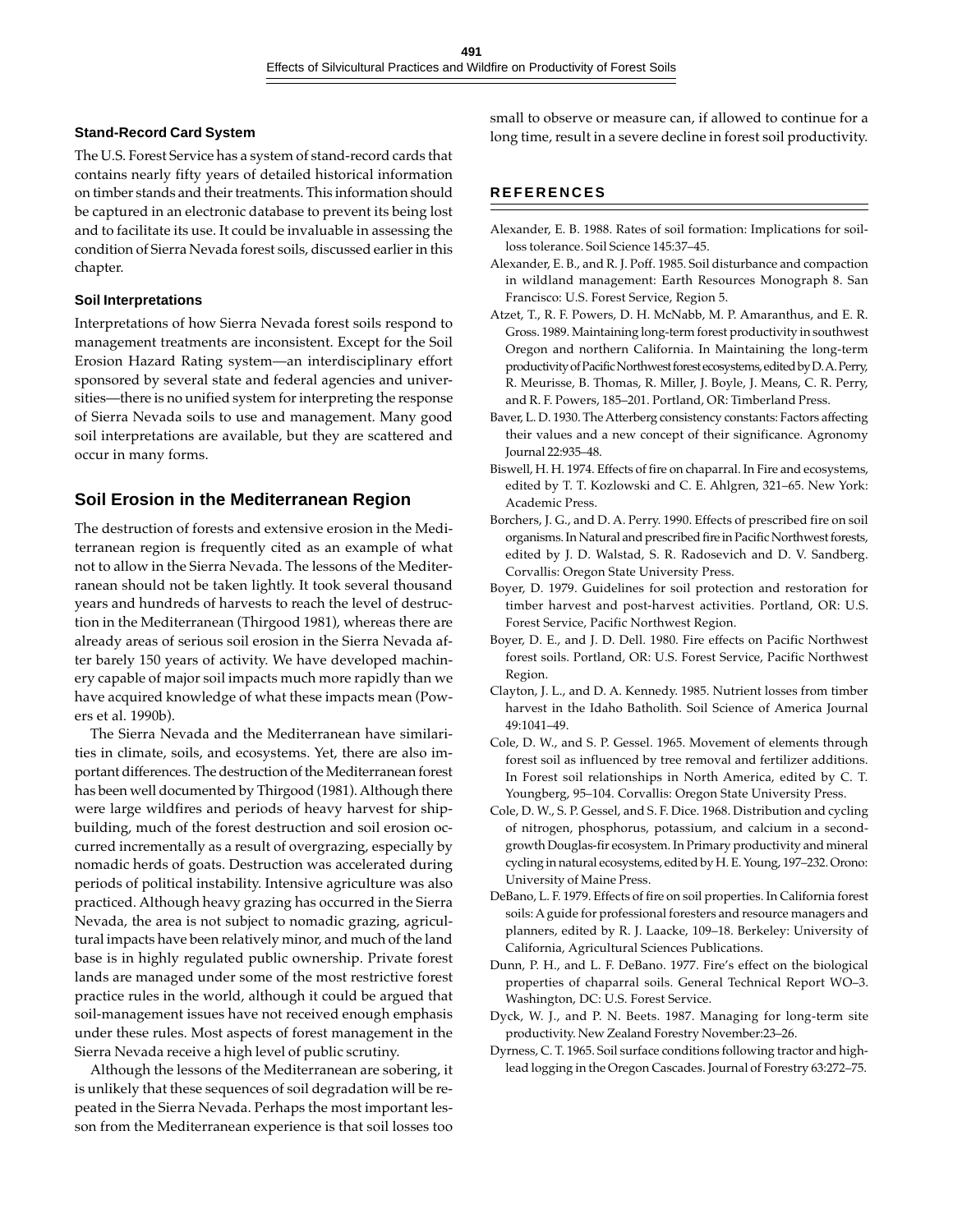- Frazer, D. W., J. G. McColl, and R. F. Powers. 1990. Soil nitrogen mineralization in a clear-cutting chronosequence in a Northern California conifer forest. Soil Science Society of America Journal 54 (4): 1145–52.
- Fredriksen, R. L., D. G. Moore, and L. A. Norris. 1975. The impact of timber harvest, fertilization, and herbicide treatment on streamwater quality in western Oregon and Washington. Paper presented at the Fourth North American Forest Soils Conference, Montreal, Quebec, August 1973.
- Free, G. R., J. Lamb, and E. A. Carleton. 1947. Compactibility of certain soils as related to organic matter and erosion. Journal American Society of Agronomy 39:1068–76.
- Froehlich, H. A. 1974. Soil compaction: Implications for young-growth management. In Managing young forests in the Douglas-fir region, edited by A. B. Berg, 49–62. Corvallis: Oregon State University Press.
- -. 1978. Soil compaction from low ground-pressure, torsionsuspension logging vehicles on three forest soils. Oregon State University Forest Research Laboratory Research Paper 36, Corvallis, OR.
- -. 1979. Soil compaction from logging equipment: Effects on growth of young ponderosa pine. Journal of Soil and Water Conservation 34:276–78.
- Froehlich, H. A., D. E. Aulerich, and R. Curtis. 1981. Designing skid trail systems to reduce soil impacts from tractive logging machines Oregon State University Forest Research Laboratory Research Paper 44, Corvallis, OR.
- Froehlich, H. A., and D. W. McNabb. 1984. Minimizing soil compaction in Pacific Northwest forests. Paper presented at Sixth North American Forest Soils Conference, Knoxville, TN, June 1983.
- Grier, C. C., K. A. Vogt, M. R. Keyes, and R. L. Edmonds. 1981. Biomass distribution and above- and below-ground production in young and mature Abies amabilis zone ecosystems of the Washington Cascades. Canadian Journal of Forest Research 11:155–67.
- Harmon, M. E., K. Cromack Jr., and B. G. Smith. 1987. Coarse woody debris in mixed-conifer forests, Sequoia National Park, California. Canadian Journal of Forest Research 17:1265–72.
- Harmon, M. E., J. F. Franklin, F. J. Swanson, P. Sollins, S. V. Gregory, J. D. Lattin, N. H. Anderson, S. P. Cline, N. G. Aumen, J. R. Sedell, G. W. Lienkaemper, K. Cromack Jr., and K. W. Cummins. 1986. Ecology of coarse woody debris in temperate ecosystems. Advances in Ecological Research 15:133–302.
- Hatchell, G. E., C. W. Ralston, and R. R. Foil. 1970. Soil disturbance in logging. Journal of Forestry 68:772-75.
- Helms, J. A., and C. Hipkin. 1986. Effects of soil compaction on tree volume in a California ponderosa pine plantation. Western Journal of Applied Forestry 1:121–24.
- Howard, R. F., M. J. Singer, and G. A. Frantz. 1981. Effects of soil properties, water content, and compactive effort on the compaction of selected California forest and range soils. Soil Science Society of America Journal 45:231–36.
- Johnson, D. W. 1983. The effects of harvesting intensity on nutrient depletion in forests. In IUFRO symposium on forest site and continuous productivity, Seattle, WA, 22–28 August 1983, edited by R. Ballard and S. P. Gessel, 157–66. General Technical Report PNW-163. Portland, OR: U.S. Forest Service, Pacific Northwest Forest and Range Experiment Station.

-. 1994. Reasons for concern over impacts of harvesting. In Impacts of forest harvesting on long-term site productivity, edited by W. J. Dyck, D. W. Cole and N. B. Comerford, 1–12. London: Chapman and Hall.

- Johnson, D. W., and D. E. Todd. 1987. Nutrient export by leaching and whole-tree harvesting in a loblolly pine and mixed oak forest. Plant and Soil 102:99–109.
- Johnson, P. L., and W. T. Swank. 1973. Studies of cation budgets in the southern Appalachians on four experimental watersheds in contrasting vegetation. Ecology 54:70–80.
- Kittredge, J. 1952. Deterioration of site quality by erosion. Journal of Forestry 50:554–56.
- Klemmendson, J. O., A. M. Schultz, H. Jenny, and H. H. Biswell. 1962. Effect of prescribed burning of forest litter on total soil nitrogen. Soil Science Society of America Proceedings 26:200–202.
- Kliejunas, J. 1995. Pathogens as disturbance agents in California forest ecosystems. San Francisco: U.S. Forest Service, Pacific Southwest Region.
- Lanini, W. T., and S. R. Radosevich. 1986. Response of three conifer species to site preparation and shrub control. Forest Science 32:61–77.
- Likens, G. E., F. H. Borman, and N. M. Johnson. 1969. Nitrification: Importance to nutrient losses from a cut-over forest ecosystem. Science 163:1205–6.
- Mace, A. C. 1970. Soil compaction due to tree length and full tree skidding with rubber-tired skidders. Minnesota Forest Research Notes No. 214. St. Paul, MN: University of Minnesota.
- Maser, C., and J. M. Trappe. 1984. The seen and unseen world of the fallen tree. Portland, OR: U.S. Forest Service and Bureau of Land Management.
- McColl, J. G., and R. F. Powers. 1984. Consequences of forest management on soil-tree relationships. In Nutrition of plantation forests, edited by G. D. Bowen and E. K. S. Nambiar, 379–412. New York: Academic Press.
- McDonald, P. M., and G. O. Fiddler. 1993. Feasibility of alternatives to herbicides in young conifer plantations in California. Canadian Journal of Forest Research 23:2015–22.
- McNabb, D. H. 1981. Managing soil moisture to control soil compaction. Workshop notes, Managing Forest Stands to Minimize Soil Compaction, March 25–26. FIR Program, Medford, OR.
- McNabb, D. H., and K. Cromack Jr. 1990. Effects of prescribed fire on nutrients and soil productivity. In Natural and prescribed fire in Pacific Northwest forests, edited by J. D. Walstad, S. R. Radosevich, and D. V. Sandberg, 125–42. Corvallis: Oregon State University Press.
- Miles, D. W. R., F. J. Swanson, and C. T. Youngberg. 1984. Effects of landslide erosion on subsequent Douglas-fir growth and stocking levels in the western Cascades. Soil Science Society of America Journal 48:667–71.
- Miles, J. A. 1978. Soil compaction produced by logging and residue treatment. American Society of Agricultural Engineers Transactions 21:60–62.
- Miles, S. R., and R. F. Powers. 1988. Ten-year results of forest fertilization in California. Earth Resources Monograph 15. San Francisco: U.S. Forest Service, Region 5.
- Moldenke, A. R. 1992. Non-target impacts of management practices on the soil arthropod community of ponderosa pine plantations. Paper presented at the Thirteenth Annual Forest Vegetation Management Conference, Eureka, CA, January 14–16.
- Morris, L. A., and R. E. Miller. 1994. Evidence for long-term productivity change as provided by field trials. In Impacts of forest harvesting on long-term site productivity, edited by W. J. Dyck, D. W. Cole, and N. B. Comerford, 41–80. London: Chapman and Hall.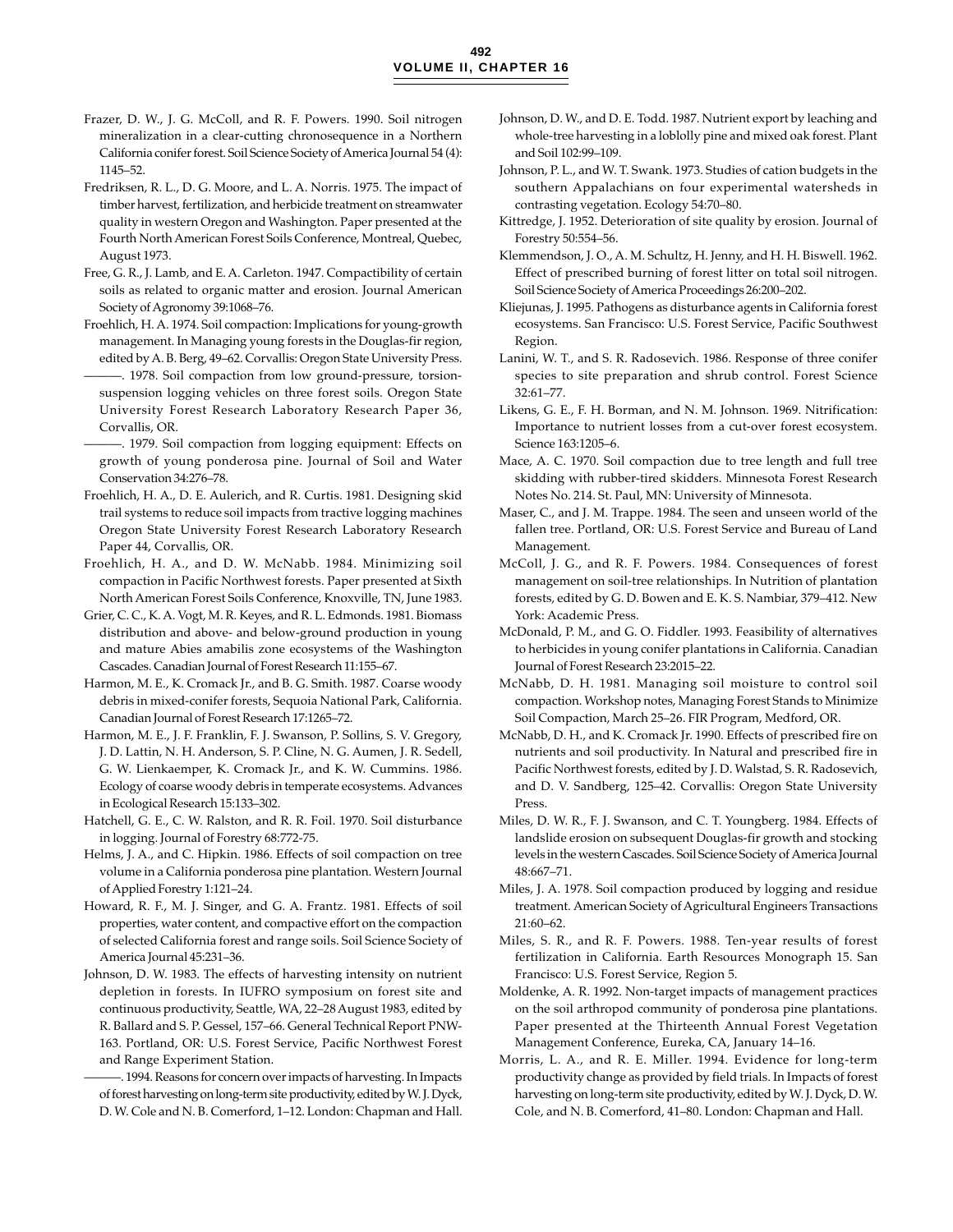- Morris, L. A., W. L. Pritchett, and B. F. Swindel. 1983. Displacement of nutrients into windrows during site preparation of a pine flatwoods forest. Soil Science Society of America Journal 47:591–94.
- Norris, L. A. 1983. Behavior of chemicals in the forest environment. Paper presented at Chemistry, Biochemistry, and Toxicology of Pesticides, a shortcourse, Pendleton, OR.
- Palazzi, L. M., R. F. Powers, and D. H. McNabb. 1992. Geology and soils. In Reforestation practices in southwestern Oregon and northern California, edited by S. D. Hobbs, S. D. Tesch, P. W. Owston, R. E. Stewart, J. C. Tappeiner II, and G. E. Wells, 48–72. Corvallis: Oregon State University, Forest Research Laboratory.
- Perry, D. A., R. Molina, and M. P. Amaranthus. 1987. Mycorrhizae, mycorrhizospheres, and reforestation: Current knowledge and research needs. Canadian Journal of Forest Research 17:929–40.
- Poff, R. 1988. Resource recovery: Compatibility of timber salvage operations with watershed values. Paper presented at symposium on Fire and Watershed Management, Watershed Management Council, Sacramento, CA, October.
- Powers, R. F. 1979. Mineral cycling in temperate forest ecosystems. In California forest soils: A guide for professional foresters and resource managers and planners, edited by R. J. Laacke, 89–108. Berkeley: University of California, Agricultural Sciences Publications.
- -. 1990a. Do timber management practices degrade long-term site productivity? What we know and what we need to know. In Proceedings, 11th annual forest vegetation management conference, November 7–9, Sacramento, CA, 87–106. Forest Vegetation Management Conference, Redding, CA..
- ———. 1990b. Nitrogen mineralization along an altitudinal gradient: Interactions of soil temperature, moisture, and substrate quality. Forest Ecology and Management 30:19–29.
- . 1991. Are we maintaining the productivity of forest lands? Establishing guidelines through a network of long-term studies. In Management and productivity of western-montane forest soils, April 10– 12, 1990. Boise, ID, 70–81. General Technical Report INT-280. Ogden, UT: U.S. Forest Service, Intermountain Research Station.
- Powers, R. F., D. H. Alban, R. E. Miller, A. E. Tiarks, C. G. Wells, P. E. Avers, R. G. Cline, R. O. Fitzgerald, and N. S. Loftus Jr. 1990a. Sustaining site productivity in North American forests: Problems and prospects. Paper presented at the Seventh North American Forest Soils Conference, Vancouver, B.C., July 1988.
- Powers, R. F., D. H. Alban, G. A. Ruark, and A. E. Tiarks. 1990b. A soils research approach to evaluating management impacts on long-term soil productivity. Paper presented at Impact of Intensive Harvesting on Forest Site Productivity, IEA/BE A3 workshop, South Island, New Zealand.
- Powers, R. F., and R. L. Edmonds. 1992. Nutrient management of subalpine Abies forests. In Forest fertilization: Sustaining and improving nutrition and growth of western forests, edited by H. N. Chappell, G. F. Weetman, and R. E. Miller, 28–42. Seattle: University of Washington Institute of Forest Resources.
- Powers, R. F., and K. Van Cleve. 1991. Long-term ecological research in temperate and boreal forest ecosystems. Agronomy Journal 83:11–24.
- Powers, R. F., S. R. Webster, and P. H. Cochran. 1988. Estimating the response of ponderosa pine forests to fertilization. In Proceedings of the future forests of the mountain west: A stand culture symposium, edited by W. C. Schmidt, 219–25. General Technical Report INT-243. Ogden, UT: U.S. Forest Service.
- Prescott, C. E., J. P. Corbin, and D. Parkinson. 1989. Biomass, productivity, and nutrient-use efficiency of aboveground vegetation in four Rocky Mountain coniferous forests. Canadian Journal of Forest Research 19:309–17.
- Rice, R. M. 1979. Sources of erosion during timber harvest. In California forest soils: A guide for professional foresters and resource managers and planners, edited by R. J. Laacke, 59–68. Berkeley: University of California, Agricultural Sciences Publications.
- Sandberg, D. V. 1980. Douglas-fir duff reduction. Portland, OR: U.S. Forest Service, Pacific Northwest Forest Range Experiment Station.
- Soil Survey Staff. 1992. Keys to soil taxonomy. 6th ed. Washington, DC: U.S. Department of Agriculture, Natural Resources Conservation Service.
- Sollins, P., S. P. Cline, T. Verhoeven, D. Sachs, and G. Spycher. 1987. Patterns of log decay in old-growth Douglas-fir forests. Canadian Journal of Forest Research 17:1585–95.
- Sollins, P., C. C. Grier, F. M. McCorison, K. Cromack Jr., and F. Fogel. 1980. The internal element cycles of an old-growth Douglas-fir ecosystem in western Oregon. Ecological Monographs 50:261–85.
- Steensen, D. L., and T. A. Spreiter. 1992. Watershed rehabilitation in Redwood National Park. Paper presented at the national meeting of the American Society for Surface Mining and Reclamation, Duluth, MN, June 1992.
- Stone, J. A., and W. E. Larson. 1980. Rebound of five onedimensionally compressed unsaturated granular soils. Soil Science Society of America Journal 44:819–22.
- Switzer, G. L., L. E. Nelson, and L. E. Hinesley. 1981. Effects of utilization on nutrient regimes and site productivity. Paper presented at Forest Fertilization Conference, Institute of Forest Resources, Contribution 40, Union, WA, September 1979.
- Thirgood, J. V. 1981. Man and the Mediterranean forest: A history of resource depletion. New York: Academic Press.
- Wert, S., and B. R. Thomas. 1981. Effects of skid roads on diameter, height, and volume growth in Douglas-fir. Soil Science Society of America Journal 45:629–32.
- Zinke, P. J. 1962. The pattern of individual forest trees on soil properties. Ecology 43:130–33.
- ———. 1969. Biology and ecology of nitrogen. Washington, DC: National Academy of Science.
- Zinke, P. J., A. G. Stangenberger, M. J. Fox, B. Parker, and R. Stone. 1982. Elemental drain of fertility from a Sierra mixed-conifer forest site due to intensive harvest of fuels. California Forest Note 82. Sacramento: California State Department of Forestry.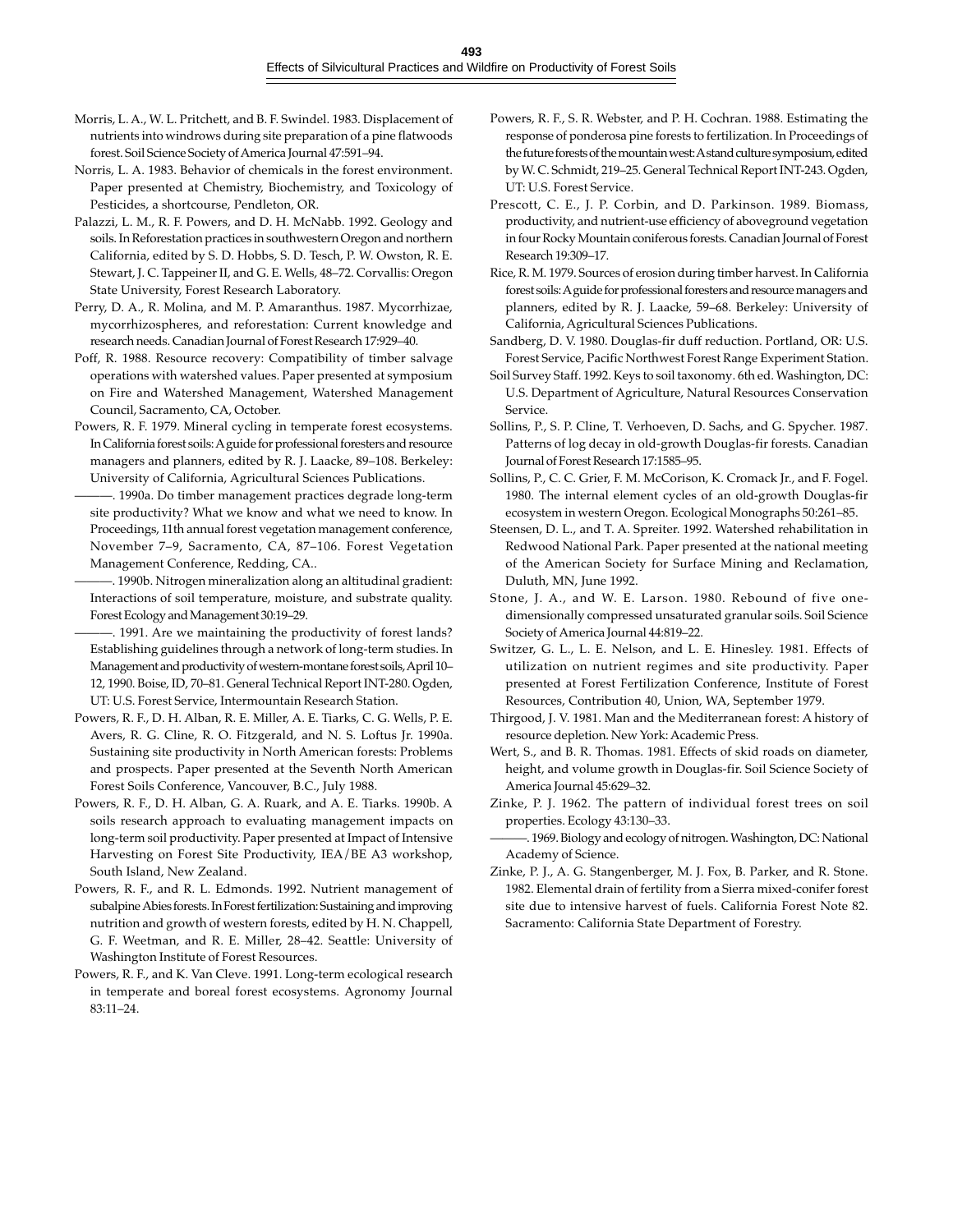## Forest Soils of the Sierra Nevada

Figure 16.A1 is a generalized soil map showing the distribution of Sierra Nevada forest soils. The map was made using a November 1, 1994, 1:650,000 map of Cal-Veg types, and a 1:650,000 map of soil associations from the STATSGO soils data base for California as reference. A transparency of the STATSGO soil associations was placed over the Cal-Veg map, and soil areas were hand-drawn for small scale reproduction. A map of California soil temperature regimes and personal knowledge of the Sierra Nevada provided additional guidance in making the soil groupings.

The map is intended to show the distribution of forest soils in the Sierra Nevada. Forest soils occur primarily in map areas 1–8 and 12–13. No attempt was made to differentiate soils in areas 9–11 and 14. These latter areas are either outside the Sierra Nevada proper or contain relatively few forest soils. Dominant soil types, Cal-Veg types, parent material, and soil temperature regime are listed for each soil area in table 16.A1. Soils are classified according to soil taxonomy (Soil Survey Staff 1992).

#### **REFERENCE**

Soil Survey Staff. 1992. Keys to soil taxonomy. 6th ed. Washington, DC: U.S. Department of Agriculture, Natural Resources Conservation Service.



**FIGURE 16.A1**

Soils areas within the SNEP study area.